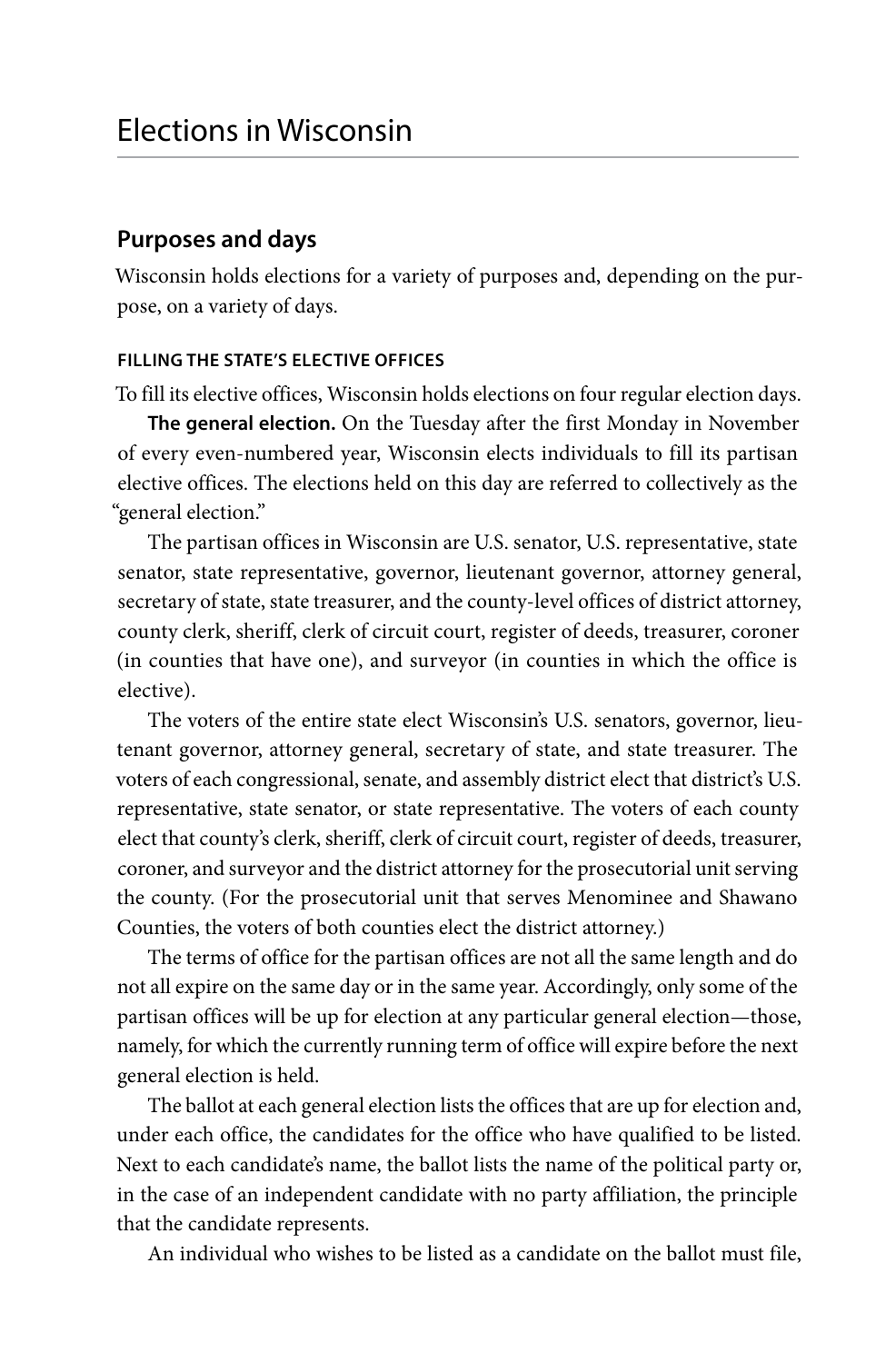no later than the June 1 preceding the general election, 1) a declaration of candidacy indicating the office that the individual seeks and the political party or the principle that he or she proposes to represent and 2) nomination papers signed by a statutorily required number of voters residing in the governmental jurisdiction or election district that the office serves. In addition, the individual must win a partisan primary election if he or she proposes to represent one of the "recognized" political parties (see below). By contrast, an individual who does not propose to represent a recognized political party will be listed on the general election ballot without participating in a partisan primary election. Such an individual is called an "independent candidate."

The candidate who receives the most votes cast for a particular office at the general election fills that office when the currently running term of office expires.

**The partisan primary.** Prior to the general election, on the second Tuesday in August of every even-numbered year, Wisconsin holds primary elections to select the individuals who will be listed on the general election ballot as the candidates of the "recognized" political parties. The elections held on this day are referred to collectively as the "partisan primary."

A political party qualifies as a recognized political party in one of three situations:

- A candidate of the political party won at least 1 percent of the votes cast in Wisconsin, either for a statewide office at the last general election at which the office of governor was up for election or for U.S. president at the most recent general election, and the political party was a recognized political party for that election.
- An individual representing the political party as an independent candidate won at least 1 percent of the votes cast in Wisconsin, either for a statewide office at the last general election at which the office of governor was up for election or for U.S. president at the most recent general election, and the political party requests recognized status no later than the April 1 preceding the partisan primary.
- The political party submits, no later than the April 1 preceding the partisan primary, a petition requesting recognized status signed by at least 10,000 Wisconsin voters, including at least 1,000 from each of at least three congressional districts.

The ballot at the partisan primary is divided into sections, one for each recognized political party. Each party's section lists all of the offices that will be filled at the general election and, under each office, the individuals, if any, who have filed to be candidates for the office and have proposed, in their declarations of candidacy, to represent the party. A voter at the partisan primary can mark votes in only one of these ballot sections, but can pick any section for this purpose voters in Wisconsin are not asked to declare a party affiliation when registering or voting and are not obliged in any other way to pick a particular party's section.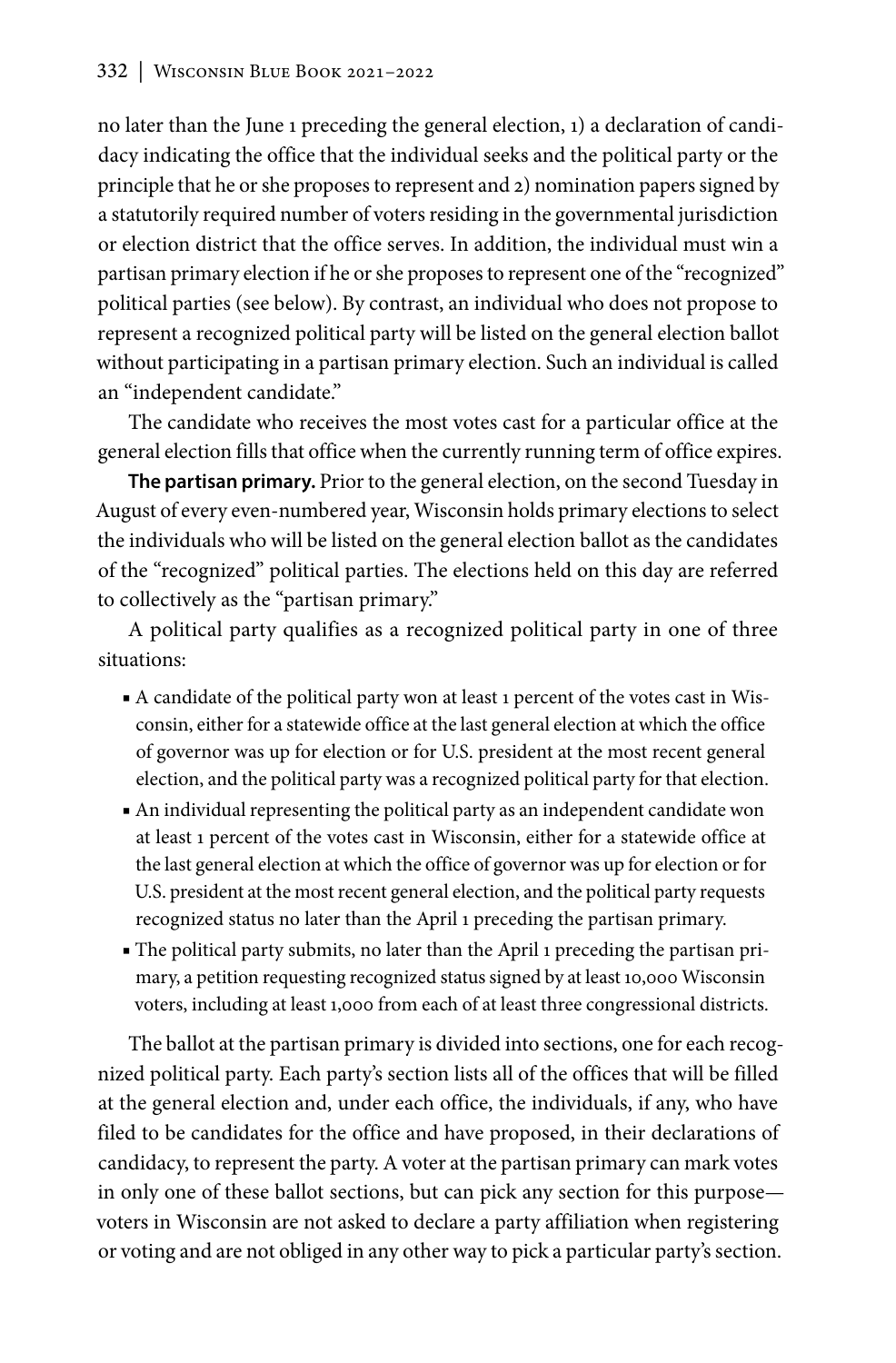However, if a voter marks votes in more than one of the party sections, none of the voter's votes will be counted.

The individual who receives the most votes cast for a particular office in the ballot section for a particular party becomes that party's candidate for that office at the general election, and his or her name, together with the party's name, will be listed under the office on the general election ballot.

The partisan primary is the exclusive means by which a recognized political party can select a candidate to be listed on the general election ballot. The party must accept as its candidate the individual selected by the voters who vote on its section of the partisan primary ballot. Moreover, if no individual is listed under a particular office in that section (because no one who filed to be a candidate for the office proposed to represent that party), the party will not have a candidate for that office listed on the general election ballot.

**The spring election.** On the first Tuesday in April of every year, Wisconsin elects individuals to fill its nonpartisan elective offices. The elections held on this day are referred to collectively as the "spring election."

The nonpartisan offices in Wisconsin are state superintendent of public instruction; supreme court justice; court of appeals judge; circuit court judge; county executive (in counties that have one); county supervisor; county comptroller (in Milwaukee); every elective town, village, and city office; and school board member.

The voters of the entire state elect Wisconsin's state superintendent of public instruction and supreme court justices. The voters of each court of appeals district elect that district's judges. The voters of each county elect the county's county executive (if any) and county comptroller (in Milwaukee) and the circuit court judges for the circuit that serves the county. (For circuits that serve two counties, the voters of both counties elect the circuit court judges.) The voters of each county supervisory district elect that district's county supervisor. The voters of each town elect that town's officers. Village trustees and city alders can be elected at large by the voters of the entire village or city or from election districts by the voters residing in each election district. All other village and city officers are elected at large by the voters of the entire village or city. School board members can be elected at large by the voters of the entire school district, from election districts by the voters residing in each election district, or from election districts by the voters of the entire school district.

Just as with the partisan offices, the terms of office for the nonpartisan offices are not all the same length and do not all expire on the same day or in the same year. At each spring election, accordingly, the only nonpartisan offices up for election are those for which the currently running term of office will expire before the next spring election is held.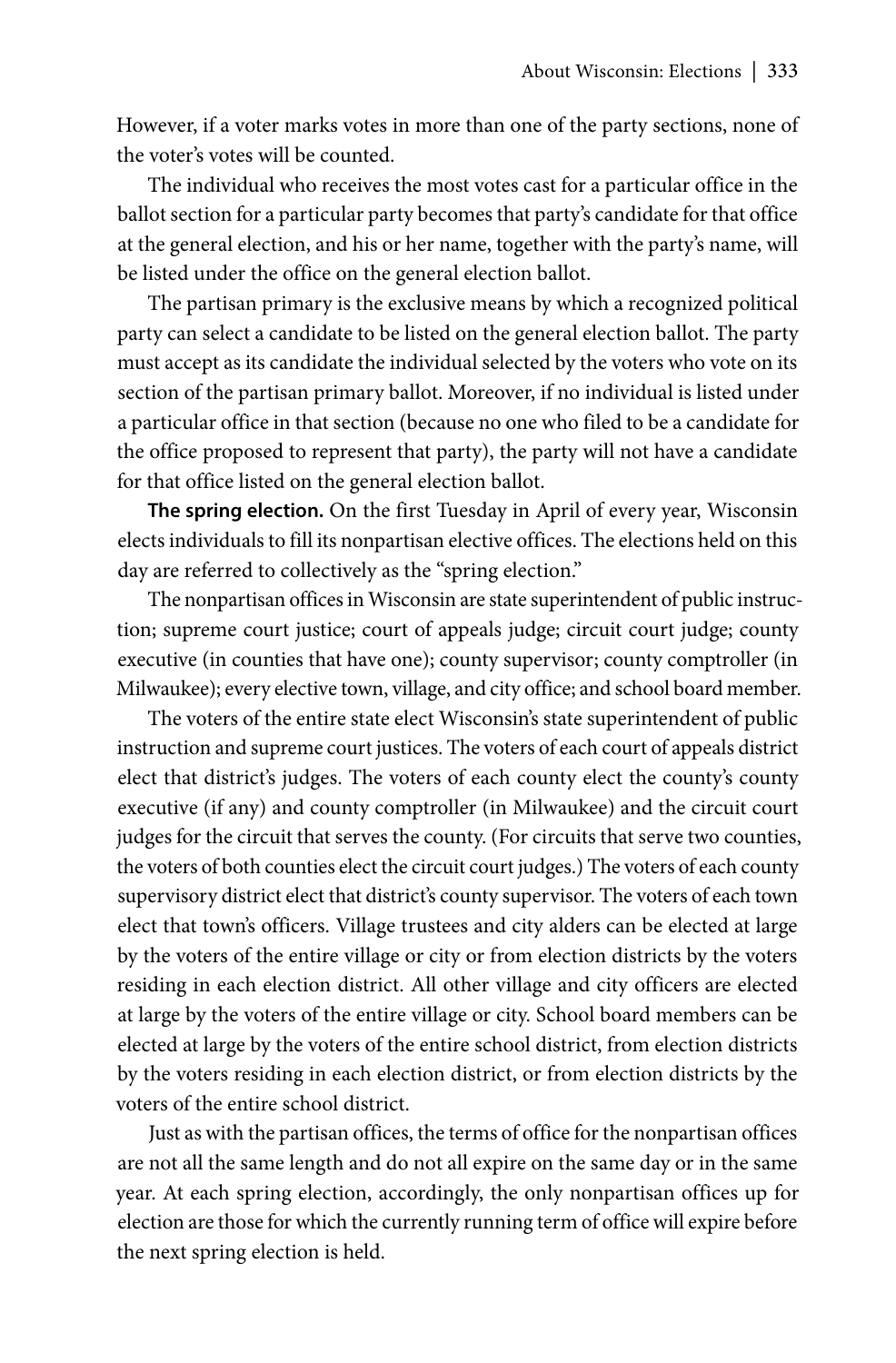The ballot at each spring election lists the offices that are up for election and, under each office, the candidates for the office who have qualified to be listed. Ordinarily, no more than two candidates can be listed. The situation is different, however, when multiple, undifferentiated instances of the same office exist in a particular governmental jurisdiction or election district. In many villages, for example, the trustees who make up the village board are elected at large rather than from election districts, and no distinction is made between the "seat" occupied by one trustee and the "seat" occupied by another. In this situation, the ballot can list up to twice as many candidates for an office as the number of seats to be filled. The ballot would also include an instruction to vote for no more of those candidates than the number of seats to be filled.

An individual who wishes to be listed as a candidate on the ballot must file, no later than the first Tuesday in the January preceding the spring election, 1) a declaration of candidacy indicating the office that the individual seeks and 2) nomination papers signed by a required number of voters residing in the governmental jurisdiction or election district that the office serves. In addition, the individual must win a spring primary election (see below) if the total number of individuals who file to be candidates for the office is more than two or, if applicable, is more than twice the number of seats to be filled. By contrast, if the total number of individuals is less than two, or is less than twice the number of seats to be filled, each individual will be listed on the spring election ballot without participating in a spring primary election.<sup>1</sup>

The candidate who receives the most votes cast for a particular office at the spring election fills that office when the currently running term of office expires. If multiple seats are to be filled for a particular office, the candidates equal in number to the number of those seats who receive the most votes fill those seats when the currently running term of office expires.

**The spring primary.** Prior to the spring election, on the third Tuesday in February of every year, Wisconsin holds primary elections to select, for some of the offices that will be filled at the spring election, the individuals who will be listed as candidates on the spring election ballot. The elections held on this day are referred to collectively as the "spring primary."

The ballot at the spring primary lists only those offices for which more than two individuals or, if applicable, more individuals than twice the number of seats to be filled have filed to be candidates and, under each office, the individuals who have filed to be candidates for the office. The ballot also includes for each office an instruction to vote for not more than one individual or for not more individuals than the number of seats to be filled.

The two individuals, or the individuals equal in number to twice the number of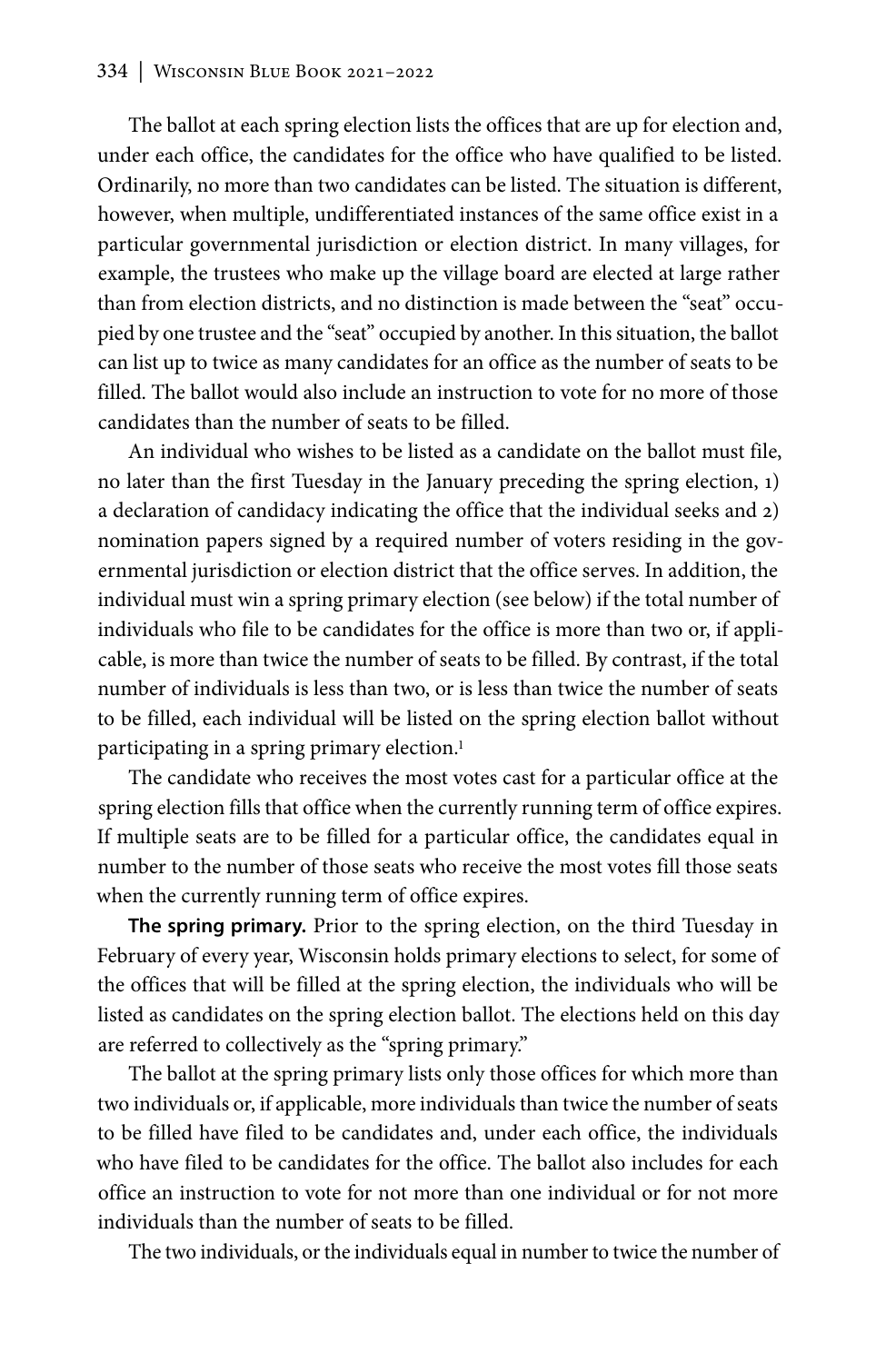seats to be filled, who receive the most votes cast for an office at a spring primary election will be listed as the candidates for that office on the spring election ballot.

### **ELECTING THE U.S. PRESIDENT AND VICE PRESIDENT**

As part of the process by which the United States elects its president and vice president, Wisconsin holds two elections, each on one of the regular election days just discussed.

**At the spring election.** On the day of the spring election, in presidential election years, Wisconsin conducts its presidential preference primary.

This primary is advisory, rather than binding. Wisconsin's voters indicate which individual they would like a political party to select as its candidate for U.S. president, but Wisconsin law does not require the party's Wisconsin members to vote for that individual at the party's national convention. Rather, the party conducts its convention according to rules that it determines for itself, and it can select its presidential candidate using any mechanism it chooses.

A political party qualifies to participate in Wisconsin's presidential preference primary only if 1) it was a recognized political party (see above, page 332) at Wisconsin's last general election, 2) it had a candidate for governor at that election, and that candidate won at least 10 percent of the votes cast for that office, and 3) its state chair certifies to the Elections Commission, no later than the second Tuesday in the December preceding the presidential preference primary, that the party will participate.

The spring election ballot includes a separate section for the presidential preference primary of each participating political party. Each party's section lists the individuals who wish to be selected as the party's candidate for president and have qualified to be listed.

An individual can qualify to be listed on the ballot as a candidate in a party's presidential preference primary in two ways. The individual can be certified by a special committee that meets in the state capitol on the first Tuesday in the January preceding the presidential preference primary. This committee consists of the state chair, one national committeeman, and one national committeewoman of each participating political party; the speaker and the minority leader of the state assembly; the president and the minority leader of the state senate; and an additional member selected by the rest of the committee to be its chair. The committee identifies, for each of the participating political parties, the individuals who are generally recognized in the national media as the party's candidates for U.S. president and any additional individuals that the committee believes should be included as candidates on the party's ballot list. The committee must certify these candidates to the Elections Commission no later than the Friday following its meeting.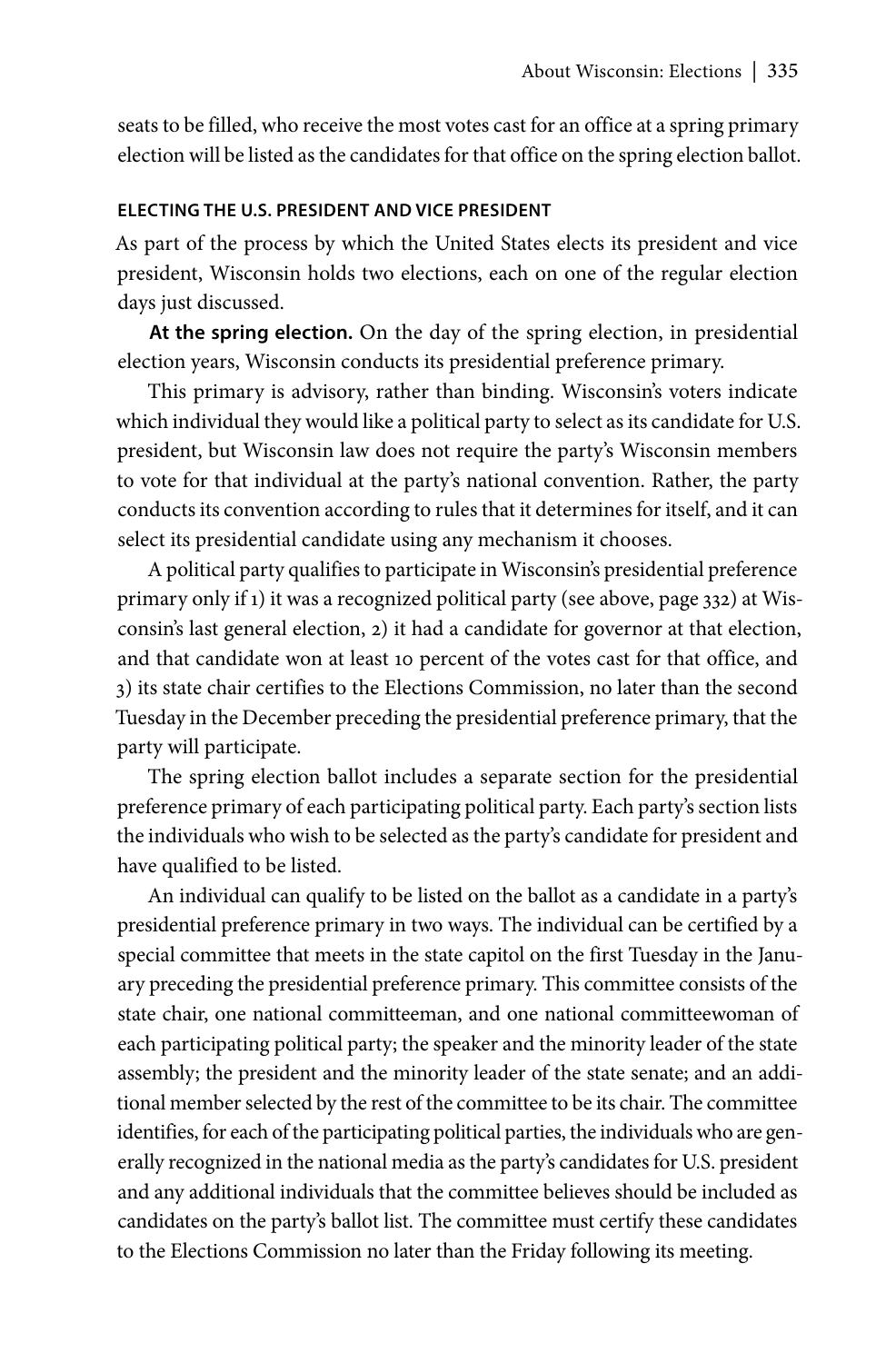Alternatively, an individual can submit to the Elections Commission, no later than the last Tuesday in January, a petition requesting to be listed as a candidate in a party's presidential preference primary. The petition must be signed by a required number of voters from each of Wisconsin's congressional districts.

A voter at the spring election can cast votes in the presidential preference primary of just one of the participating political parties. As at the partisan primary, the voter can pick any party's section on the ballot to vote on and is not obliged, based on party affiliation or any other criteria, to pick the section of a particular party.

**At the general election.** In presidential election years, on the day of the general election, Wisconsin elects the slate of presidential electors that will be its delegation to the Electoral College, the nationwide body that actually elects the U.S. president and vice president.

The ballot at the general election does not list slates of would-be presidential electors. Rather, it lists the pairs of candidates who are running together, one for president and one for vice president, and who have qualified to be listed. Each of these candidate pairs has its own slate of would-be presidential electors, and a vote cast for a candidate pair is simultaneously a vote cast for its slate.

A pair of individuals can qualify to be listed on the general election ballot as candidates for U.S. president and vice president in two ways. They can be selected by a recognized political party (see above, page 332) to be its candidates. Each recognized political party selects its candidates at a national convention of party members conducted according to rules that the party determines for itself. The pair of individuals that a recognized political party selects will be listed on the general election ballot if 1) the party's state or national chair certifies to the Elections Commission, no later than the first Tuesday in the September preceding the general election, that the individuals are the party's candidates and 2) each of the individuals files a declaration of candidacy with the Elections Commission by the same deadline.

Alternatively, a pair of individuals can qualify to be listed as independent candidates. To do this, each of the individuals must file with the Elections Commission, no later than the first Tuesday in the August preceding the general election, a declaration of candidacy indicating the office that he or she seeks and the political party or principle that he or she proposes to represent, and the two individuals jointly must file nomination papers, signed by a required number of Wisconsin voters, nominating them as a pair.

The slate of presidential electors for each candidate pair must consist of ten individuals, one from each of Wisconsin's eight congressional districts and two more from anywhere in the state.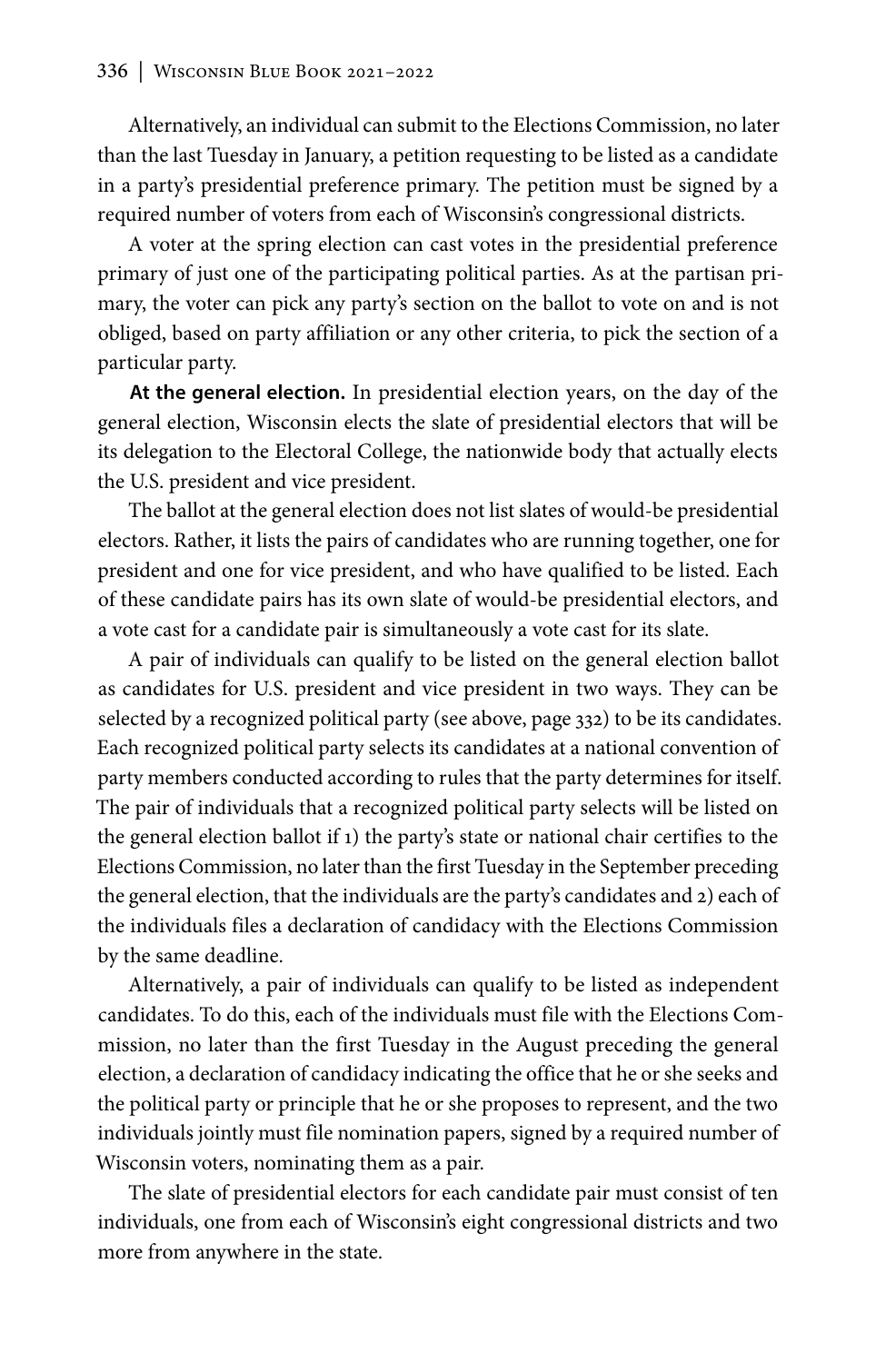A slate can be determined in two ways. For the candidates of the recognized political parties, the slates are determined at a special convention held at the state capitol on the first Tuesday in the October preceding the general election. The convention consists of certain officials holding partisan elective offices in state government—the governor, lieutenant governor, attorney general, secretary of state, state treasurer, and those state senators whose seats are not up for election together with the individuals who will be listed on the general election ballot as the candidates of the recognized political parties for the offices of state senator and state representative. The convention participants meet separately according to the parties they belong to, and each party designates a slate of presidential electors for its pair of candidates for president and vice president. The state chair of each party then certifies that party's slate to the Elections Commission.

By contrast, each pair of independent candidates for U.S. president and vice president designates its own slate of presidential electors in its nomination papers.

The slate of presidential electors of the candidate pair that wins the most votes at Wisconsin's general election becomes Wisconsin's delegation to the Electoral College. On the Monday after the second Wednesday in the December following the general election, this delegation assembles in the state capitol and casts its votes as members of that body.

### **FILLING A MIDTERM VACANCY**

A "special election" can be held to fill a midterm vacancy in certain elective offices. This kind of election can be held on one of the four regular election days or on a different day.

A vacancy in the office of U.S. senator, U.S. representative, state senator, or state representative can be filled only by a special election called by the governor. A vacancy in the office of attorney general, state superintendent of public instruction, secretary of state, or state treasurer can be filled either by a special election called by the governor, if the vacancy occurs more than six months before the term of office expires, or by appointment by the governor, regardless of when the vacancy occurs. (A vacancy in the office of supreme court justice, court of appeals judge, circuit court judge, district attorney, sheriff, coroner, or register of deeds can be filled only by appointment by the governor.) In some county and municipal offices, a vacancy can be filled either by special election or by appointment, at the discretion of the local governing body.

An individual who wishes to be listed as a candidate on a special election ballot must file a declaration of candidacy and nomination papers and must also win a special primary election if one is required. For a partisan office, a special primary must be held for each of the recognized political parties if it is the case for any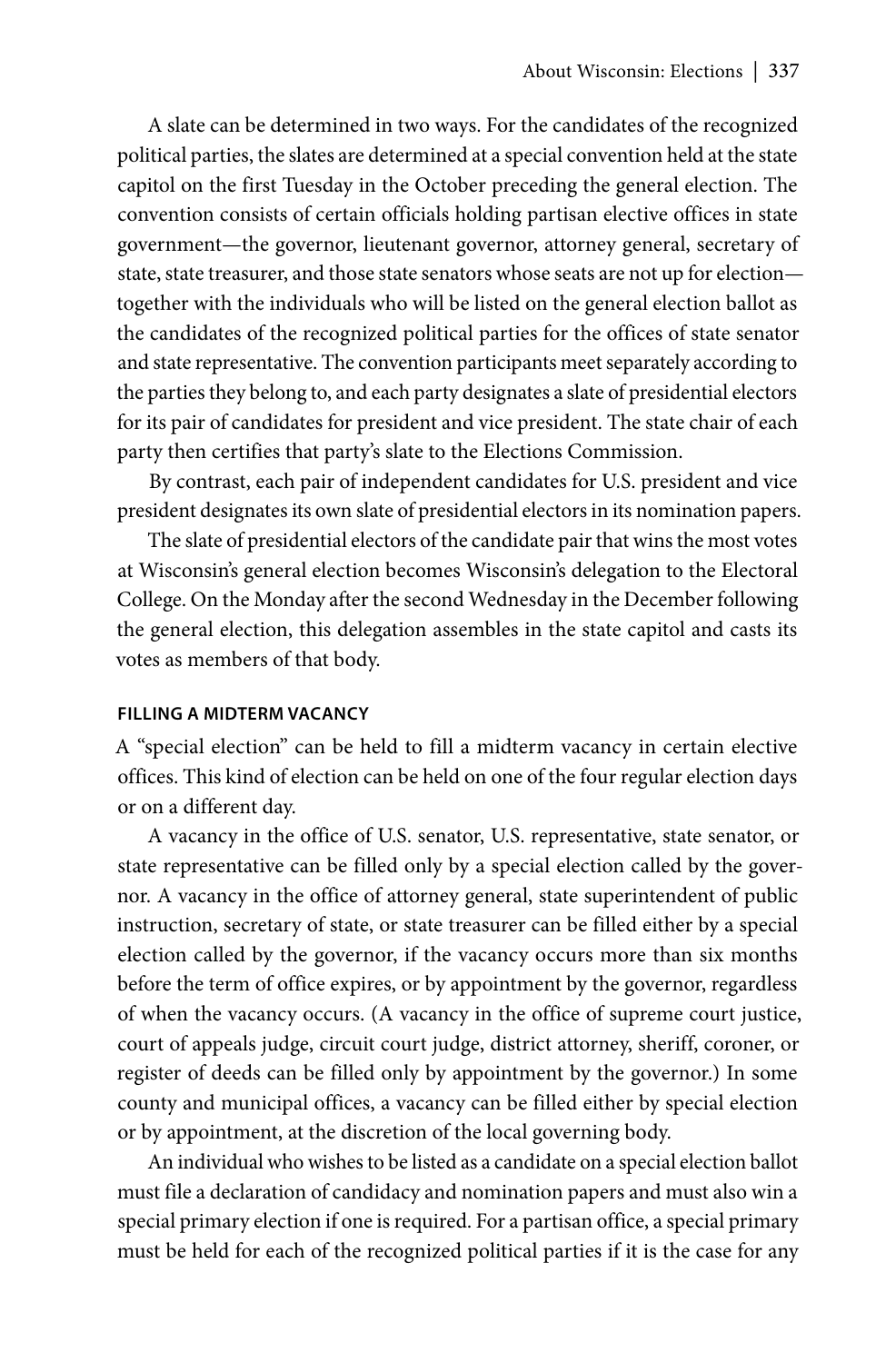one of them that two or more individuals have proposed in their declarations of candidacy to represent it. For a nonpartisan office, a special primary must be held if three or more individuals file to be candidates.

### **RECALLING AN ELECTED OFFICIAL FROM OFFICE**

A "recall election" can be held to decide whether an elected official will be recalled from office before his or her term of office expires and, if so, who will serve in the official's place for the remainder of the term. This kind of election can be held on one of the four regular election days or on a different day. However, a recall election cannot be held before an official has served one year of his or her term. In addition, no more than one recall election can be held for the same official during a single term of office.

A recall election is held only if voters of the governmental jurisdiction or election district that elected an official file a petition to recall the official. The petition must be signed by a number of voters equal to at least 25 percent of the vote cast for governor in the jurisdiction or district at the last election for governor. In addition, if the petition seeks the recall of a city, village, town, or school district official, it must assert a reason that is related to the duties of the office.

Other than the official named in the recall petition, an individual who wishes to be listed as a candidate on a recall election ballot must file a declaration of candidacy and nomination papers and might also have to win a recall primary election if one is required. The official named in the recall petition might similarly have to win a recall primary but otherwise will be listed on the recall election ballot automatically (unless he or she resigns).

For a partisan office, a recall primary must be held for each recognized political party for which it is the case that two or more individuals, who might include the official named in the recall petition, seek to be listed as its candidate on the recall election ballot. If only one individual seeks to be listed as a party's candidate, the individual will be listed as such without a primary being held for that party.

For a nonpartisan office, a recall primary must be held if three or more individuals, who might include the official named in the recall petition, seek to be listed as candidates on the recall election ballot. In contrast to other nonpartisan primaries, if one individual receives over 50 percent of the votes cast at the recall primary, no further election is held, and that individual fills the office for the remaining term.

### **APPROVING OR REJECTING A PROPOSAL**

A "referendum" can be held in Wisconsin to approve or reject a proposal (rather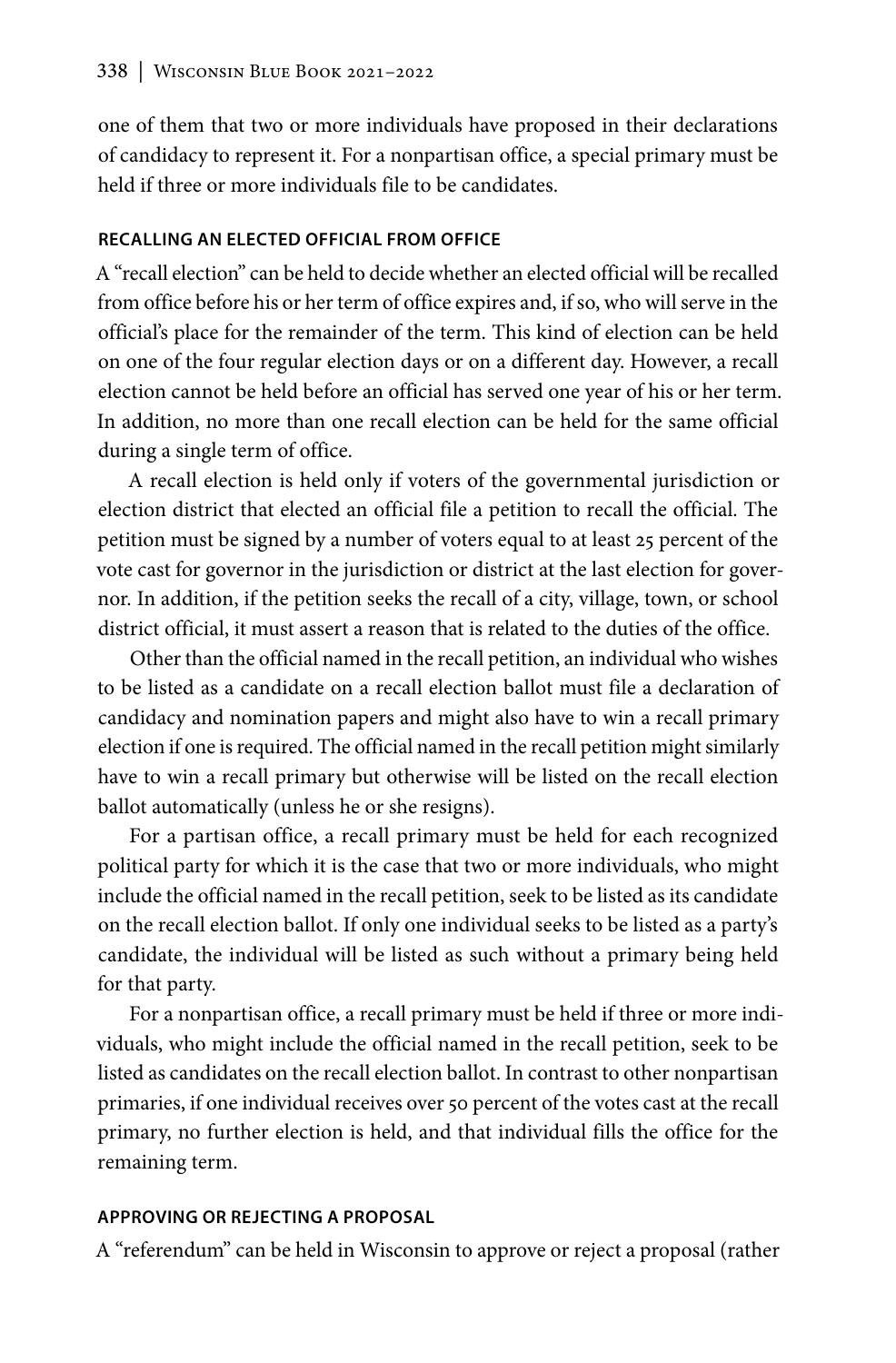than to choose an individual to fill an office). This kind of election can be held on one of the four regular election days or on a different day.

A referendum can be binding or nonbinding. In the former case, a proposal is implemented automatically if approved by a majority of the voters voting at the referendum; in the latter, the voters' approval or rejection of a proposal is merely advisory.

At the state level, binding referenda can be held on proposals 1) to amend the state constitution, 2) to extend the right to vote, 3) to allow the state to contract public debt in excess of the limit imposed by the state constitution, and 4) to permit an act of the legislature to take effect when the legislature has provided that the act's taking effect is contingent upon voter approval.

A referendum ballot presents the referendum proposal in the form of a yesor-no question, and the voter votes the ballot by marking "yes" or "no." The question on the ballot summarizes the effect of the proposal. The full text of the proposal along with an explanation of its effect must be posted at the polling place.

# **Administration**

The responsibility for administering elections is distributed across several levels of government.

**Elections Commission.** The state Elections Commission oversees and facilitates the performance of elections-related functions by officials at lower levels of government. The commission:

- Determines the format that must be used for ballots.
- Certifies all equipment and materials used to record votes at elections.
- Trains and certifies officials at lower levels of government.
- Maintains the electronic statewide voter registration list.

The Elections Commission also performs certain functions related to state and national elections. The commission:

- Determines which candidates for elective state and national offices qualify to be listed on the ballot. Such candidates must file with the commission their declarations of candidacy, nomination papers, and other documents that demonstrate that they are qualified.
- Certifies the tally of the votes cast in the state at each election held to fill a state or national office or to vote on a state referendum.

**County clerk.** The county clerk performs certain functions related to county, state, and national elections. The county clerk:

■ Determines which candidates for elective offices in county government qualify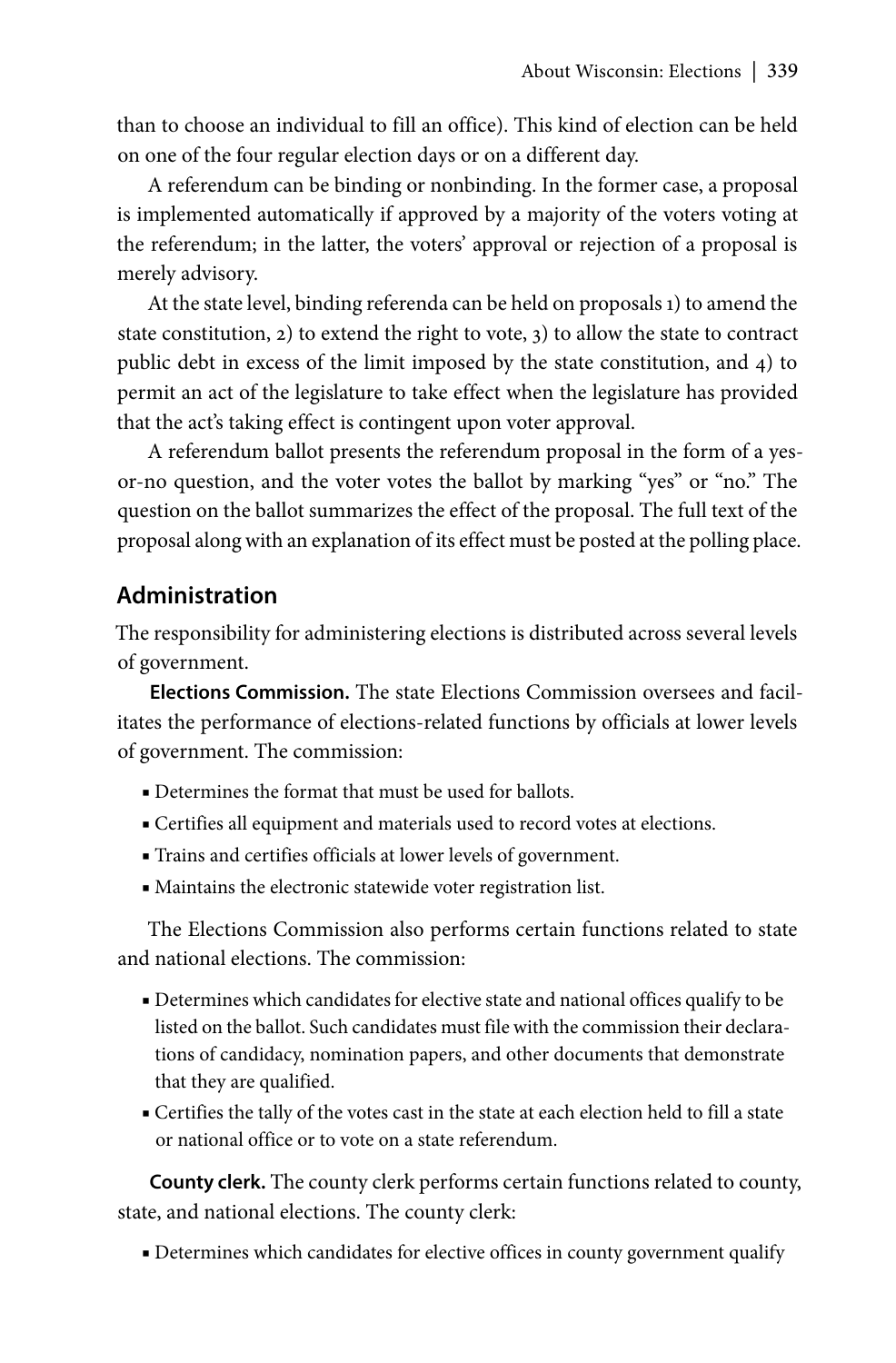to be listed on the ballot. Such candidates must file with the county clerk their declarations of candidacy, nomination papers, and other documents that demonstrate that they are qualified.

- Prepares the ballots for elections held to fill county, state, and national offices and to vote on county and state referenda and distributes these ballots to the municipalities (cities, villages, and towns) located within the county.
- Processes voter registrations for county residents who ask to register at the county clerk's office and forwards the information obtained to the municipal clerk of the municipality in which the registrant resides so that the municipal clerk can update the electronic statewide registration list.
- Tabulates the votes cast in the county at each election held to fill a county, state, or national office or to vote on a county or state referendum.
- Reports to the Elections Commission the votes cast in the county related to a state or national election.

In Wisconsin's most populous county, Milwaukee, a special commission performs these functions instead of a clerk.

**Municipal clerk.** The municipal clerk—i.e., the city, village, or town clerk performs certain functions related to municipal, county, state, and national elections. The municipal clerk:

- Determines which candidates for elective offices in municipal government qualify to be listed on the ballot. Such candidates must file with the municipal clerk their declarations of candidacy, nomination papers, and other documents that demonstrate that they are qualified.
- Prepares the ballots for elections held to fill municipal offices and to vote on municipal referenda.
- Processes voter registrations for residents of the municipality and updates the electronic statewide registration list to reflect the information obtained. In some cases, a county clerk, by agreement with a municipal clerk, acts in place of the municipal clerk as that clerk's agent for the performance of all registration functions, including updating the statewide registration list.
- Provides the ballots for each election to the voters who desire to vote and receives the ballots back from those voters when they cast them. Only the municipal clerk provides ballots to voters and receives cast ballots back; county clerks and the Elections Commission do not.
- Operates polling places in the municipality on the day of an election. Only the municipal clerk operates polling places; county clerks and the Elections Commission do not.
- Tabulates the votes cast in the municipality at each election held to fill a municipal, county, state, or national office or to vote on a municipal, county, or state referendum.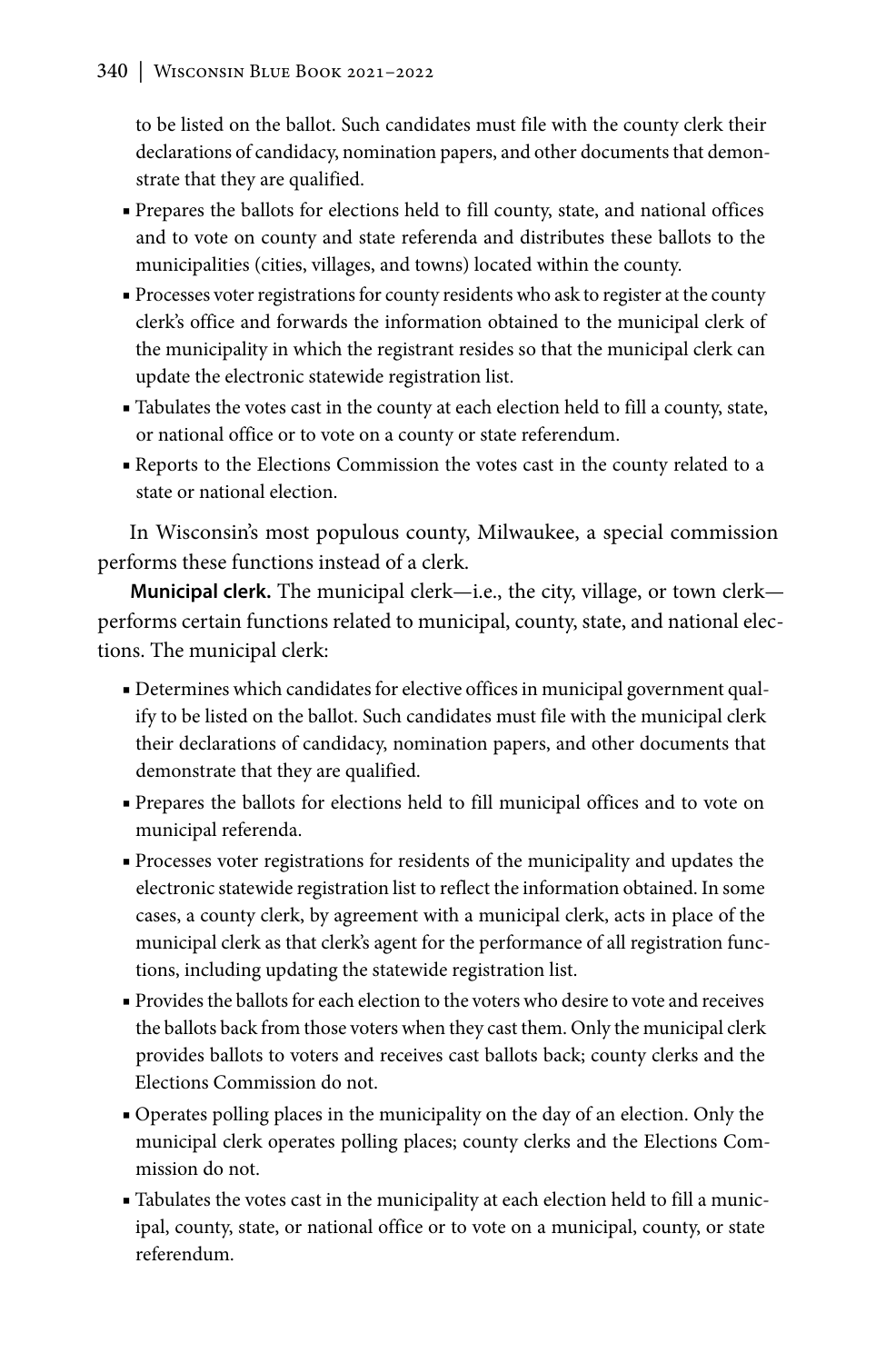■ Reports to the county clerk of each county in which the municipality is located the votes cast in the municipality related to a county, state, or national election.

The municipal clerk also handles most matters related to elections held by school districts that are located in whole or part within the municipality. However, the school district clerk determines which candidates for school district elective offices qualify to be listed on the ballot, and such candidates must file with the school district clerk their declarations of candidacy, nomination papers, and other documents that demonstrate that they are qualified.

In Wisconsin's most populous city, Milwaukee, a special commission performs these functions instead of a clerk.

# **Voting**

**Eligibility.** To vote at an election in Wisconsin, an individual must be a U.S. citizen, must be 18 years of age or older, and must reside in the governmental jurisdiction or election district for which the election is held. For example, an individual must reside in a particular county to vote at an election for that county's sheriff and must reside in a particular supervisory district within the county to vote at an election for that district's member of the county board of supervisors.

To establish residence for voting purposes, an individual must reside at the same address for at least 28 consecutive days prior to the election at which the individual wishes to vote.

An individual who moves to a new address in Wisconsin during the 28 days preceding an election is considered, for that election, to reside at his or her former address if the individual had established residence at the former address before the move. The individual can vote at the election only if the former address is located within the governmental jurisdiction or election district for which the election is held.

An individual who has resided in Wisconsin for less than 28 days but who is otherwise eligible to vote can vote for U.S. president and vice president only, under a special procedure.

Certain individuals are not eligible to vote at any election:

- An individual who has been convicted of treason, felony, or bribery, unless the individual has been pardoned or has completed his or her sentence—including any parole, probation, or extended supervision—for the crime.
- An individual who has been adjudicated incompetent by a court, unless the court has determined that the individual is competent to exercise the right to vote.

In addition, an individual is not eligible to vote at a particular election if the individual has bet upon the result of the election.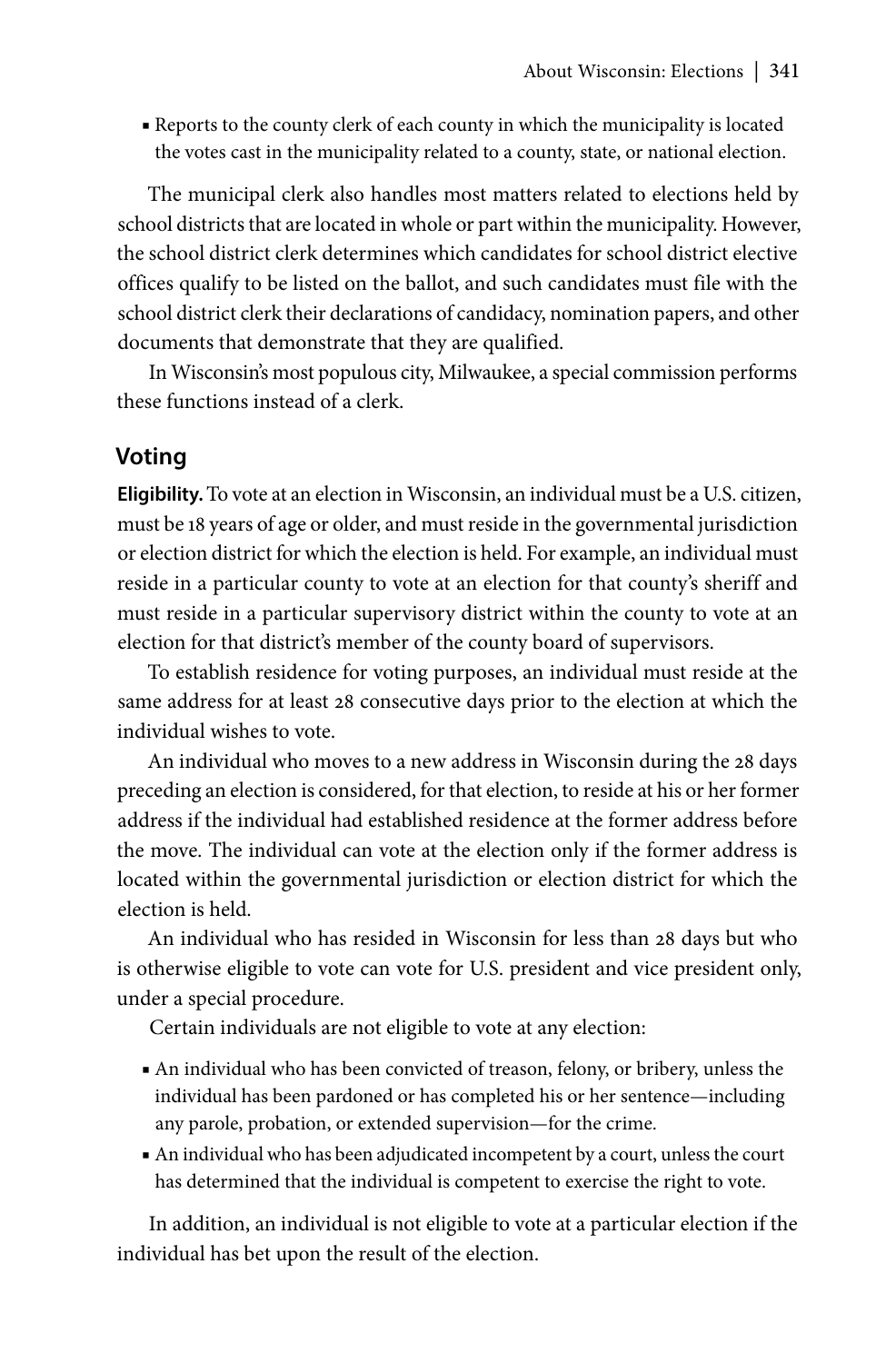**Registration.** Registration is the means by which an individual demonstrates that the individual is eligible to vote. With limited exceptions, an individual must register to vote before being allowed to vote.

To register, an individual must fill out, sign, and submit a registration form and present acceptable proof of residence.

On the registration form, the individual must:

- Provide the individual's name and date of birth; current address; previous address; and the number and expiration date of the individual's Wisconsin driver's license or identification card, if any, or the last four digits of the individual's social security number, if any.
- Indicate whether the individual has been convicted of a felony for which the individual has not been pardoned and, if so, whether the individual is incarcerated or on parole, probation, or extended supervision.
- Indicate whether the individual is currently registered to vote at an address other than the current one.
- Certify that the individual is a U.S. citizen, will be 18 years of age or older on the day of the next election, and will have resided at his or her current address for at least 28 consecutive days prior to that day. Registrants are not asked to indicate a political party affiliation.

Documents that qualify as proof of residence include:

- A current and valid Wisconsin driver's license or identification card.
- A student identification card accompanied by a fee receipt dated within the preceding nine months.
- A property tax bill or receipt for the current or previous year.
- A bank statement.
- A utility bill for a period beginning no earlier than 90 days before the date of registration.

Through the third Wednesday preceding an election, an eligible voter can register in person at the office of the municipal clerk or county clerk, by mail with the municipal clerk, or via an electronic registration system maintained by the Elections Commission and accessible at myvote.wi.gov.2 After that Wednesday and through the Friday preceding the election, an eligible voter can register only in person at the office of the municipal clerk (or of the county clerk, if the county clerk is acting as the municipal clerk's agent for registration purposes). After that Friday, an eligible voter who still has not registered and who wishes to vote at the election must register on the day of the election at his or her polling place.

The Elections Commission maintains an electronic list of all eligible voters who are registered to vote in Wisconsin. Every municipal clerk (or county clerk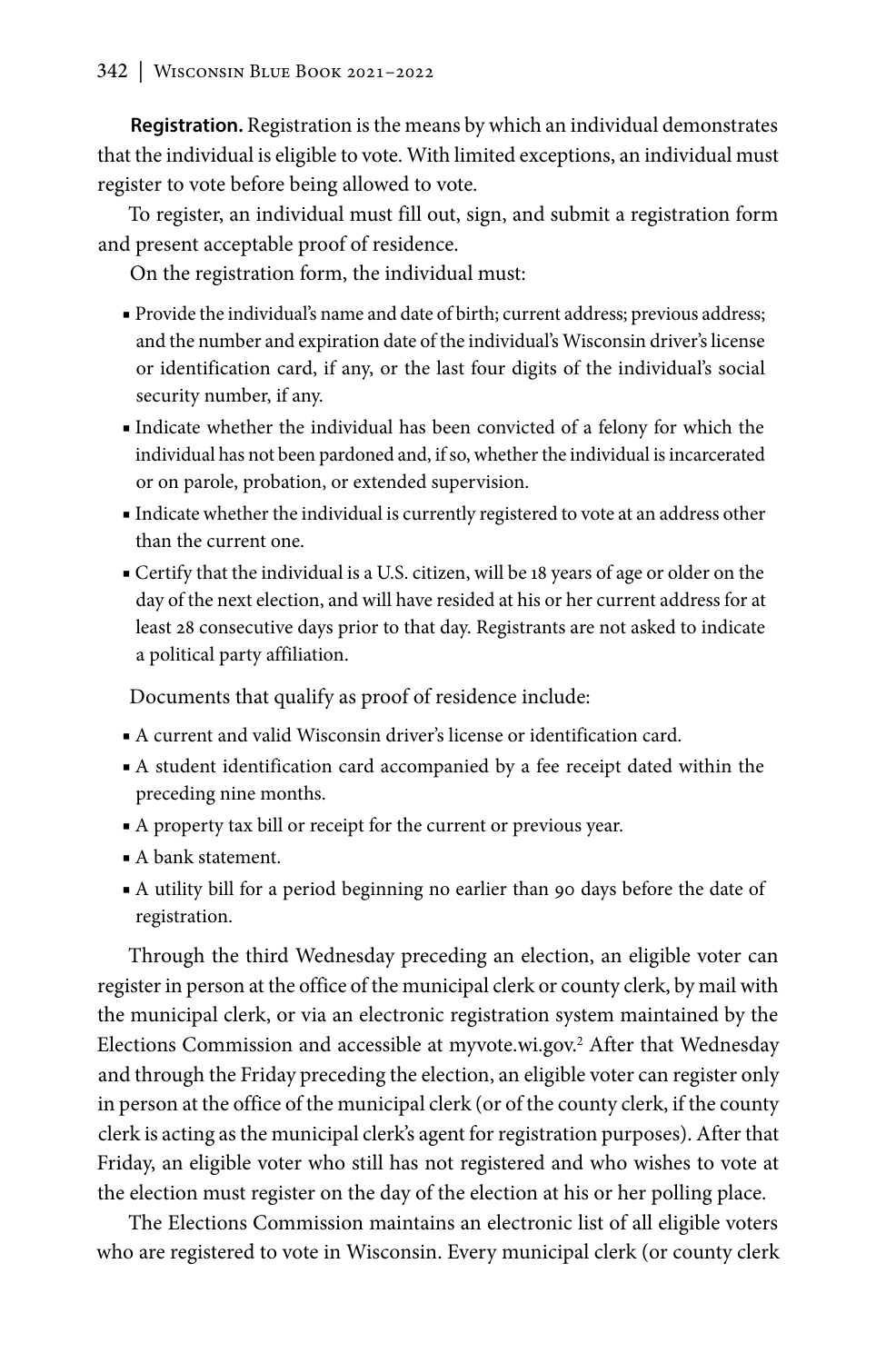acting as the agent of a municipal clerk) who processes a registration for an eligible voter must update the list via an interface provided by the Elections Commission to reflect the information obtained. The list updates automatically to reflect registrations submitted via the electronic registration system.

An individual who has registered once does not need to register again, unless the individual changes his or her name or address. However, an individual's registration can be suspended if the individual has not voted for four years and fails to respond to a mailed postcard that asks whether the individual wishes to continue his or her registration. The Elections Commission sends out the postcards to such voters every two years.

Military voters who are residents of Wisconsin, as well as their spouses and dependents who reside with or accompany them, are not required to register as a prerequisite to voting. In addition, an individual who has resided in Wisconsin for less than 28 days, but who is otherwise eligible to vote, can vote for U.S. president and vice president without being registered. Similarly, a former Wisconsin resident who has moved to another state and is not eligible to vote in the new state can, if the individual is otherwise eligible to vote, cast a Wisconsin absentee ballot for U.S. president and vice president without being registered for up to 24 months after the move.

Voter registration information is generally open to public inspection. However, voters who are victims of certain crimes, such as domestic abuse, sexual assault, and stalking, can request confidential voter status. If a voter qualifies for this status, the municipal clerk updates the electronic statewide registration list to indicate that the voter's registration must be kept confidential and issues a confidential voter identification card to the voter.

Photo identification. With few exceptions,<sup>3</sup> a registered voter (or an eligible voter exempt from registration) who wishes to vote at an election in Wisconsin must present acceptable proof of identification in order to obtain a ballot. In most cases, photo identification is required. Acceptable forms of photo identification include:

- A Wisconsin driver's license or identification card issued by the Wisconsin Department of Transportation.
- A U.S. passport.
- A Veterans Affairs identification card.
- An identification card issued by a federally recognized Indian tribe in Wisconsin.
- A photo identification card issued by a Wisconsin university, college, or technical college, if certain conditions are satisfied.

Individuals who have a religious objection to being photographed can obtain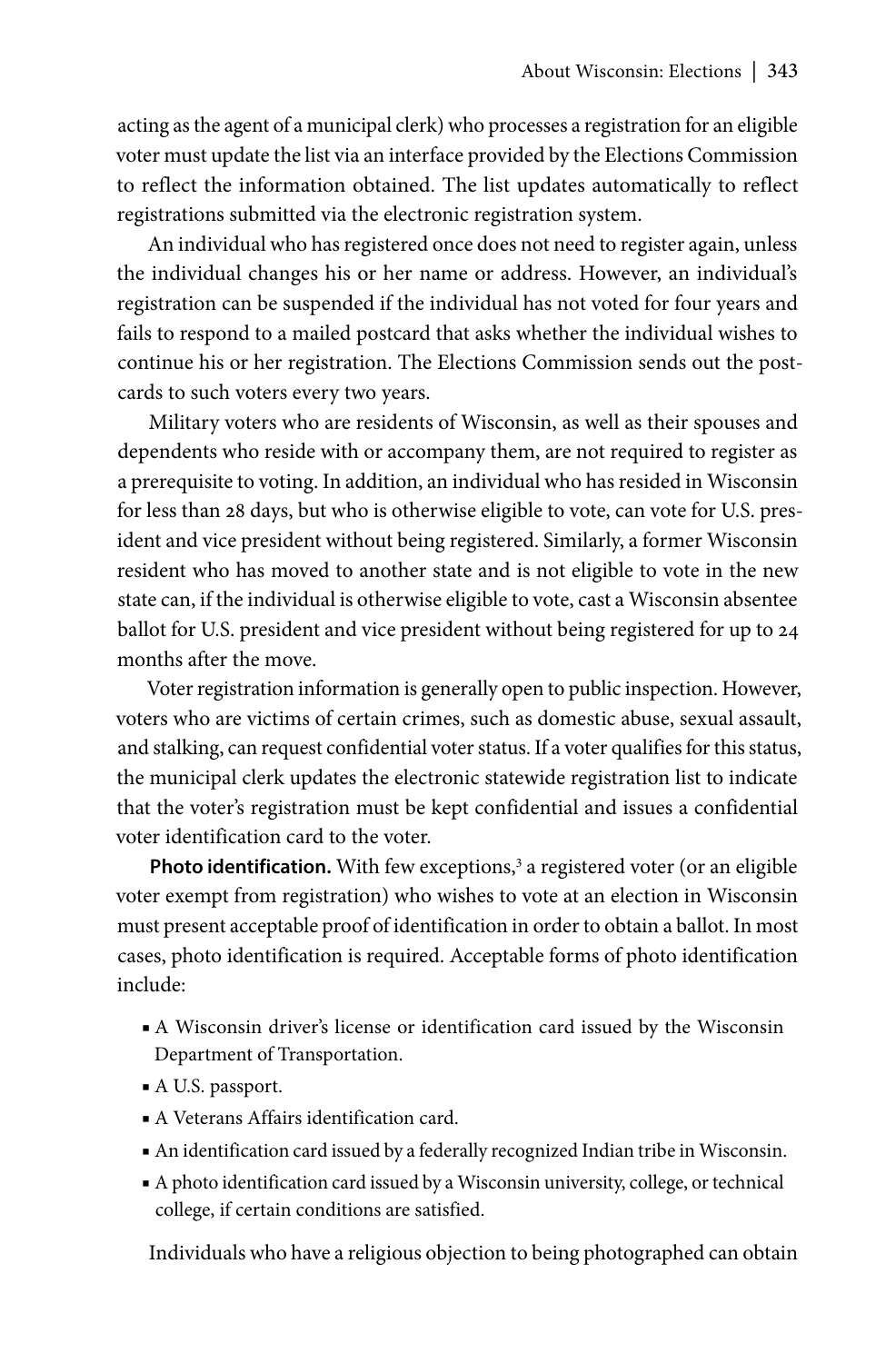and present a Wisconsin driver's license or identification card issued without a photo. In addition, an individual who has had to surrender his or her driver's license to a law enforcement officer within 60 days of the election can present in place of the driver's license the citation or notice that the individual received. A confidential voter can present his or her confidential voter identification card instead of photo identification.

**Voting at a polling place.** Polling places are operated by the municipal clerk and are open for voting only on the day of an election. Each address in a municipality is served by a designated polling place, and a voter can vote only at the polling place that serves the voter's address. (If a registered voter has moved within Wisconsin during the 28 days preceding an election, the voter is considered to reside at his or her former address for that election and can vote only at the polling place that serves the former address.) Each polling place is staffed by poll workers who have been trained by the municipal clerk. Each polling place is supplied with duplicate "poll lists,"<sup>4</sup> which are generated from the electronic statewide registration list, of all eligible voters served by the polling place who registered before the day of the election. Each polling place is also supplied with ballots that are specific to the elections at which the voters served by the polling place are eligible to vote.

When an individual comes to a polling place to vote, a poll worker asks the individual to state his or her name and address and to present proof of identification. (A confidential voter can present a confidential voter identification card without stating anything or can state his or her name and the serial number of the card without presenting anything.) A poll worker confirms that the individual's name and address are listed in the poll list, that the name on the proof of identification is consistent with the name on the poll list, and that any photograph on the proof of identification reasonably resembles the individual.<sup>5</sup> The individual is then required to sign the poll list, unless the individual cannot sign due to a physical disability.

Following these preliminaries, the poll workers assign the individual a voter number, record the number on both copies of the poll list, and give the individual a paper ballot or a card that will permit the voter to access an electronic ballot on a voting machine.

The voter takes the ballot or card to a voting booth and marks the paper ballot, or marks an electronic ballot via an interface on a voting machine, to indicate the voter's votes. After marking a paper ballot, the voter casts it by depositing it through a slot into a locked ballot box or by feeding it into an optical scanning machine. (An optical scanning machine reads and tabulates electronically the votes marked on a paper ballot and stores the ballot in a locked compartment.)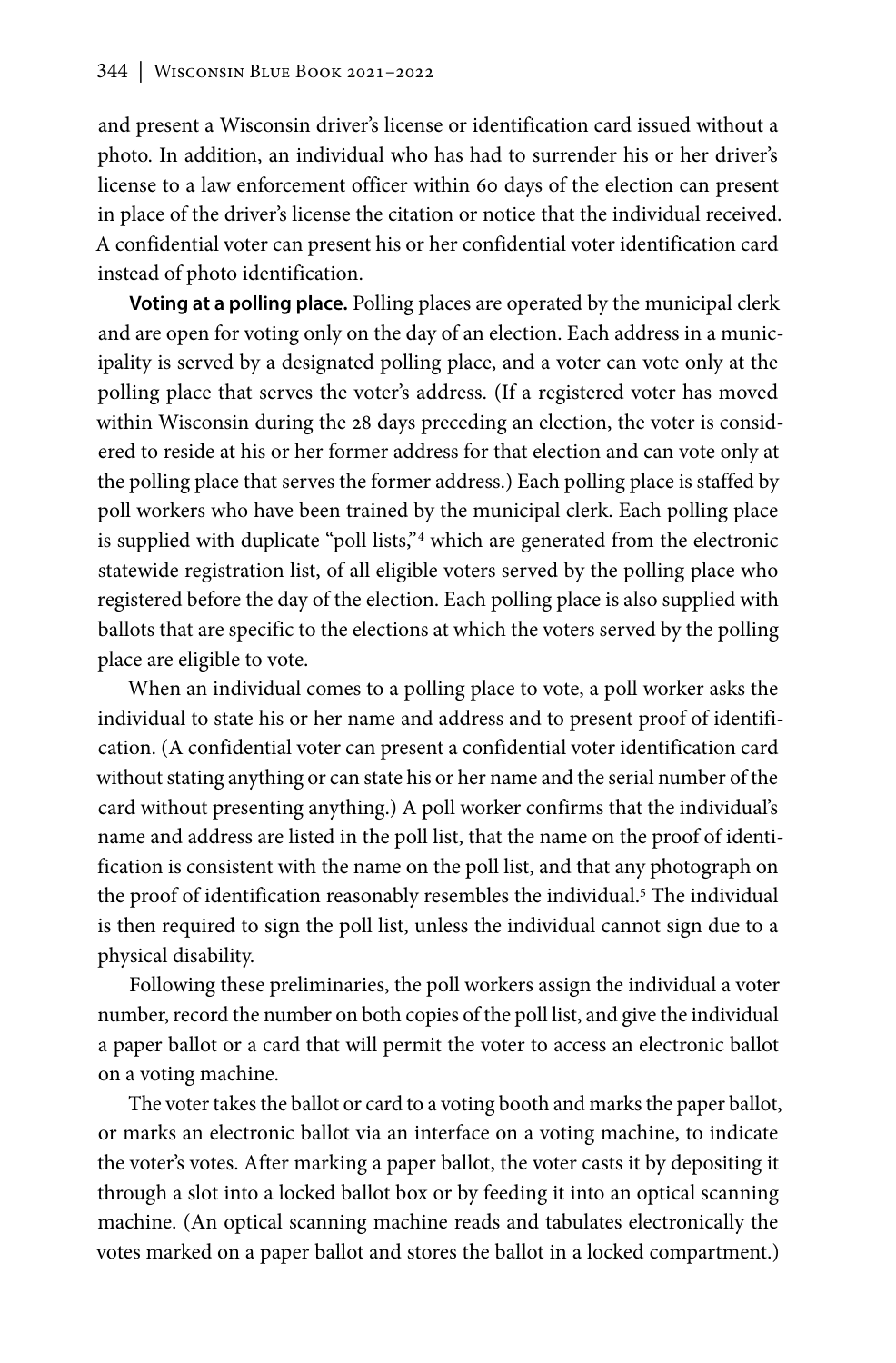After marking an electronic ballot, the voter verifies a record of the voter's votes that the voting machine prints on a paper tape. The voter then casts the ballot by giving a direction via the machine's interface. (A voting machine records a voter's votes in its electronic memory, tabulates them electronically, and advances the paper tape so that the paper record of the voter's votes is stored within a locked compartment.)

**Voting by absentee ballot.** A registered voter (or an eligible voter exempt from registration) who is unwilling or unable to vote at his or her polling place on the day of an election can vote by absentee ballot instead.

To obtain an absentee ballot, the voter must submit a written request to the municipal clerk. This can be done in person at the clerk's office or at an alternate site designated by the clerk. It can also be done by mail, email, or fax. In-person requests must be made prior to the Monday preceding the election; other requests, in most cases, must be made no later than the Thursday preceding the election.

An in-person requester must present acceptable proof of identification to the municipal clerk or an individual designated by the clerk before the requester will be issued a ballot. Most other requesters must submit a copy of their proof of identification with their request for a ballot.<sup>6</sup>

To cast an absentee ballot, the voter must mark his or her votes on the ballot and seal the marked ballot in a special envelope that is provided with the ballot. The voter must take these actions in the presence of a witness. The voter must also show the unmarked ballot to the witness prior to marking it and must make sure that no one, including the witness, sees how the voter marked the ballot. After the ballot is sealed in the special envelope, the voter and the witness must sign a certification that is printed on the special envelope—the voter to attest that the voter is eligible to cast the ballot, will not cast any other ballot at the election, and followed the required procedures in casting the ballot; and the witness to attest that the voter followed the required procedures in casting the ballot. If the voter requested the absentee ballot in person, the voter must return it before leaving the municipal clerk's office or alternate site. In these cases, the municipal clerk or an individual designated by the clerk serves as the witness. If the voter requested the absentee ballot in another way, the voter must seal the special envelope containing the ballot in a second envelope<sup>7</sup> and either mail it or deliver it in person to the municipal clerk so that it is received by the municipal clerk no later than the day of the election.

# **Campaign finance regulation**

Wisconsin regulates campaign finance—the spending of money on campaigning and the giving of money to others to spend on campaigning—in several ways: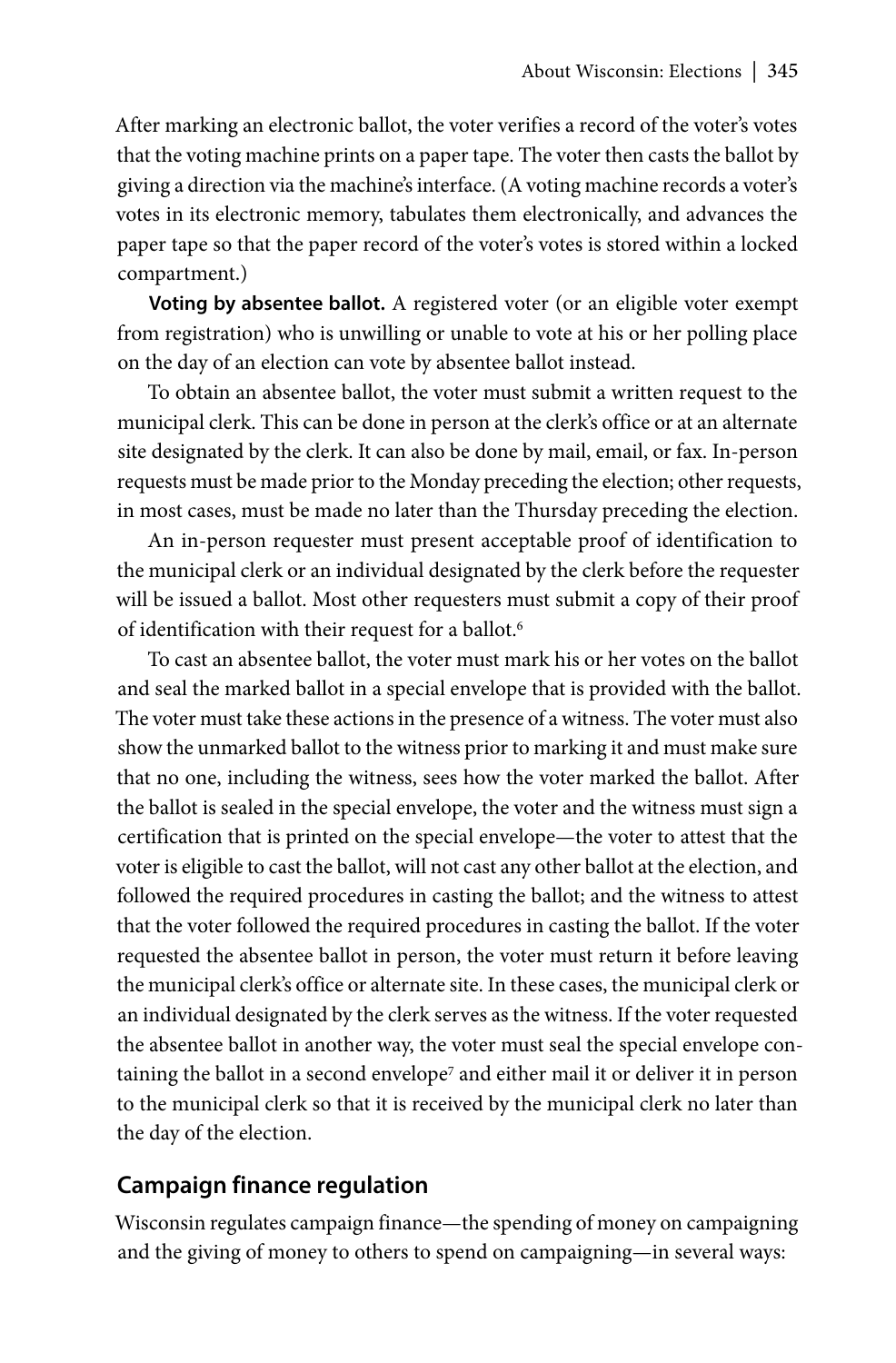- Only a particular kind of entity, called a "committee," is allowed to use money that it has accepted from others to engage in campaign spending and campaign giving. If the amount of money exceeds a specified threshold, a committee must register and file reports of its financial activity.8
- Limits are placed on who can give money to a committee and how much money can be given.
- Limits are also placed on some campaign spending, and some campaign spending is subject to special disclosure requirements.

Three kinds of campaigning are covered by the regulations: 1) express advocacy related to a candidate for elective office in state or local government, $9$  2) campaigning related to a state or local referendum question, and 3) campaigning related to the recall of an elected official in state or local government.<sup>10</sup>

### **COMMITTEES**

A "committee" is a group of two or more individuals that comes together, or an organization that is established, specifically for the purpose of accepting money from others and using that money for campaign spending or campaign giving.<sup>11</sup> An entity that is not formed specifically for that purpose—for example, a business or a social club—cannot accept money from others to use for campaign spending or campaign giving, and neither can an individual acting alone. However, such an entity or individual could set up a committee as a separate entity that would be able to undertake those activities.

**Registration.** A committee must register with a state or local filing officer before it accepts or disburses money above a specified threshold. Wisconsin's regulations distinguish seven types of committee (described below) and specify a threshold for each type. A committee must identify the type of committee it is when it registers. It must also identify a single depository account that it will use to accept and disburse money and an individual who will be in charge of the account.

A "candidate committee" is a committee formed by a candidate to accept contributions and make disbursements to support the candidate's election. A candidate cannot accept or disburse any money except through a candidate committee. In addition, a candidate can have only one candidate committee for any one office that the candidate seeks. However, the candidate can be the individual in charge of the candidate committee depository account. (For that matter, the candidate can be the sole member of the candidate committee—an exception to the rule that a committee consists of two or more individuals.) A candidate committee must register with the appropriate filing officer<sup>12</sup> as soon as the candidate qualifies<sup>13</sup> to be considered a candidate.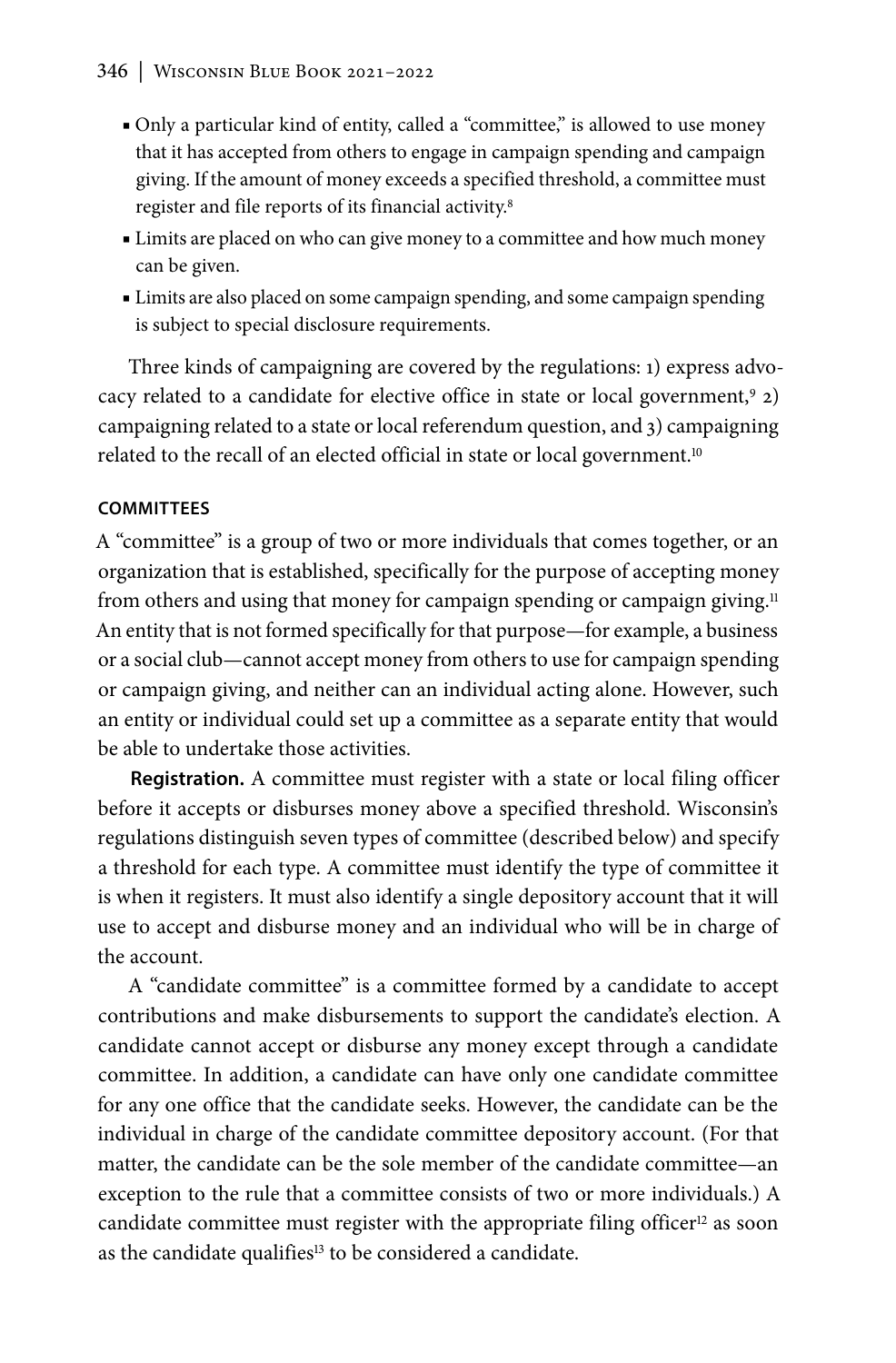A "political party" is a committee that qualifies for a separate section on the partisan primary ballot—in other words, it is a "recognized" political party. (See page 332, above.) Local affiliates of a recognized political party that are authorized to operate under the same name are also considered political parties. A political party must register with the Ethics Commission before it accepts or disburses any money in a calendar year. (An entity that calls itself a political party, but that does not meet the criteria just described, would have to register as a different type of committee.)

A "legislative campaign committee" is a committee that is formed by state senators or state representatives of a particular political party to support candidates for legislative office by engaging in express advocacy on their behalf and by giving money to their candidate committees. A legislative campaign committee must register with the Ethics Commission before it accepts or disburses any money in a calendar year.

A "political action committee," or "PAC," is a committee, other than a candidate committee, political party, or legislative campaign committee, that 1) is formed to engage in express advocacy; 2) might do this independently or in coordination with a candidate, candidate committee, political party, or legislative campaign committee;<sup>14</sup> 3) might also campaign for and against referenda; and 4) might also give money to other committees. A PAC must register with the Ethics Commission if it accepts or disburses more than \$2,500 in a calendar year.

An "independent expenditure committee," or "IEC," is a committee, other than a candidate committee, political party, or legislative campaign committee, that 1) is formed to engage in express advocacy; 2) will do this independently only and not in coordination with a candidate, candidate committee, political party, or legislative campaign committee; 3) might also campaign for and against referenda; and 4) might also give money to other committees, but will not give money to a candidate committee or to a committee that is able to give the money subsequently to a candidate committee. An IEC must register with the Ethics Commission if it accepts or disburses more than \$2,500 in a calendar year.

A "referendum committee" is a committee that 1) is formed specifically to campaign for or against a referendum and 2) will not attempt to influence how voters vote with respect to a candidate. A referendum committee must register with the appropriate filing officer<sup>15</sup> if it accepts or disburses more than \$10,000 in a calendar year.

A "recall committee" is a committee that is formed specifically to campaign for or against the recall of an elected official. A recall committee must register with the appropriate filing officer<sup>16</sup> if it accepts or disburses more than \$2,000 in a calendar year. However, if a recall committee intends to gather signatures on a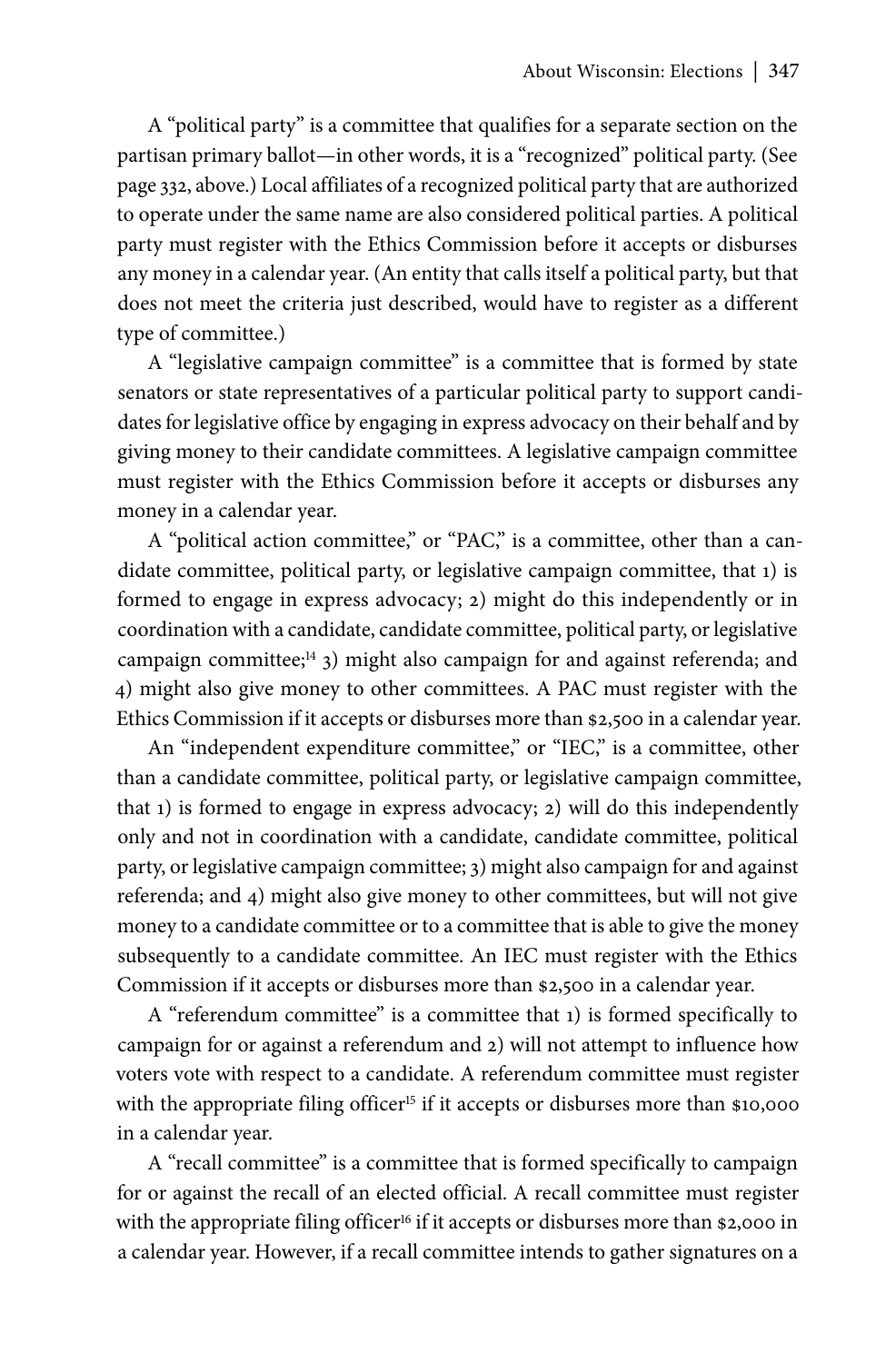recall petition, it must register beforehand, regardless of whether it has accepted or disbursed any money.

**Reporting financial activity.** Each registered committee must file with its filing officer regular reports of its financial activity. Reports are due every January 15 and July 15. A report is also due on the fourth Tuesday in September of an even-numbered year if a committee accepts or disburses money for campaigning related to a partisan office or a referendum that will be held on the day of the partisan primary or general election. Other reports are required in advance of each primary and election with respect to which a committee accepts or disburses money. All of a committee's reports are made public within two days of their filing.

Each report must include, among other things:

- A listing of each gift of money received from an individual, specifying the amount and date of the gift and the name and address of the individual.
- A listing of each gift of money received from a committee, specifying the amount and date of the gift and the name and address of the committee.
- A listing of any other income received from any source, specifying the amount, date, and type of the income and the name and address of the source.
- A listing of each gift of money given to another committee, specifying the amount and date of the gift and the name and address of the committee.
- A listing of each other disbursement of money made to any individual or entity, specifying the amount, date, and purpose of the disbursement and the name and address of the individual or entity.

### **CAMPAIGN GIVING LIMITS**

Campaign giving consists of giving money to a committee (necessarily, since an entity that is not a committee cannot use money given by others for campaigning). Wisconsin's regulations place limits on who can give money to a committee and how much money can be given. The limits apply simultaneously to the giver and the recipient; both are guilty if the latter accepts a gift that violates a limit.

Generally, only individuals and committees are allowed to give money to a committee. However, corporations, labor unions, cooperative associations, and federally recognized American Indian tribes can also give money in certain cases—but not to a candidate committee and not to a committee that is able to give the money subsequently to a candidate committee.

**Giving to a candidate committee.** An individual can give up to \$20,000 to the candidate committee of a candidate for a statewide office (governor, lieutenant governor, attorney general, superintendent of public instruction, secretary of state, state treasurer, or supreme court justice). Other limits apply to other offices, including \$2,000 for state senator and \$1,000 for state representative.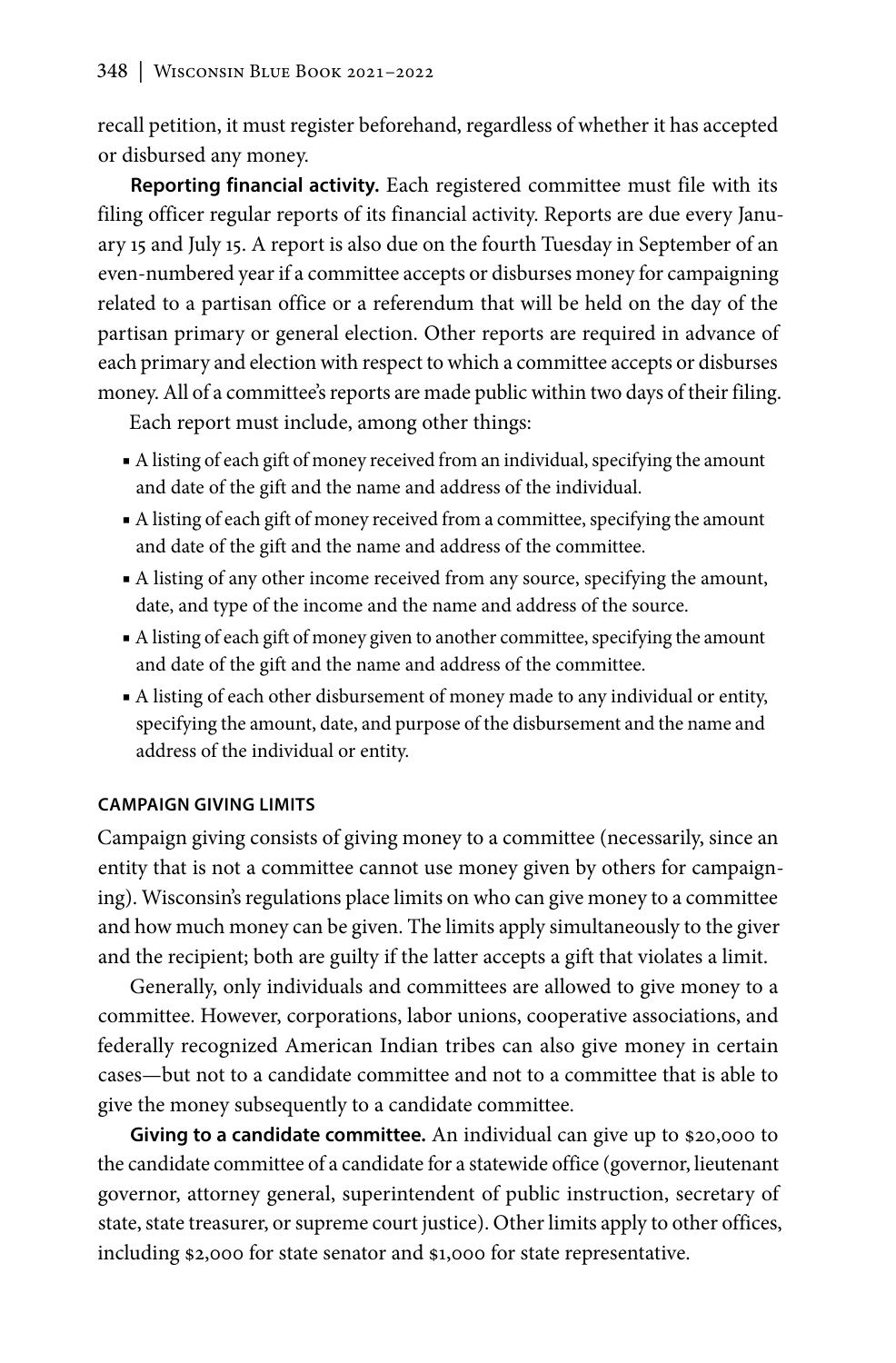A candidate committee can give to another candidate committee up to the same amount as an individual can give. However, the candidate committees of candidates who are running together for governor and lieutenant governor can give unlimited amounts to each other. A candidate can give unlimited amounts to his or her own candidate committee.

A political party or legislative campaign committee can give unlimited amounts to a candidate committee.

A PAC can give up to \$86,000 to the candidate committee of a candidate for governor. Other limits apply to other offices, including \$26,000 for lieutenant governor; \$44,000 for attorney general; \$18,000 for superintendent of public instruction, secretary of state, state treasurer, or supreme court justice; \$2,000 for state senator; and \$1,000 for state representative.

No other person may give money to a candidate committee.

**Giving to a political party or legislative campaign committee.** An individual, candidate committee, political party, or legislative campaign committee can give unlimited amounts to a political party or a legislative campaign committee. A PAC can give up to \$12,000 in a calendar year to a political party or legislative campaign committee.

In addition to those amounts, an individual, candidate committee, political party, or legislative campaign committee can give unlimited amounts to a segregated fund established by a political party or legislative campaign committee to be used for purposes other than express advocacy or making contributions to a candidate committee. A PAC can give up to \$12,000 in a calendar year to such a fund. A corporation, labor union, cooperative association, or American Indian tribe can also give up to \$12,000 in a calendar year to such a fund, even though those entities cannot otherwise give money to a political party or legislative campaign committee.

No other person may give money to a political party or legislative campaign committee.

**Giving to a PAC.** An individual, candidate committee, political party, legislative campaign committee, or PAC can give unlimited amounts to a PAC. No other person may give money to a PAC.

**Giving to an IEC.** An individual, candidate committee, political party, legislative campaign committee, PAC, or IEC can give unlimited amounts to an IEC. A corporation, labor union, cooperative association, or American Indian tribe can also give unlimited amounts to an IEC. No other person may give money to an IEC.

**Giving to a referendum committee.** Individuals and committees can give unlimited amounts to a referendum committee. A corporation, labor union,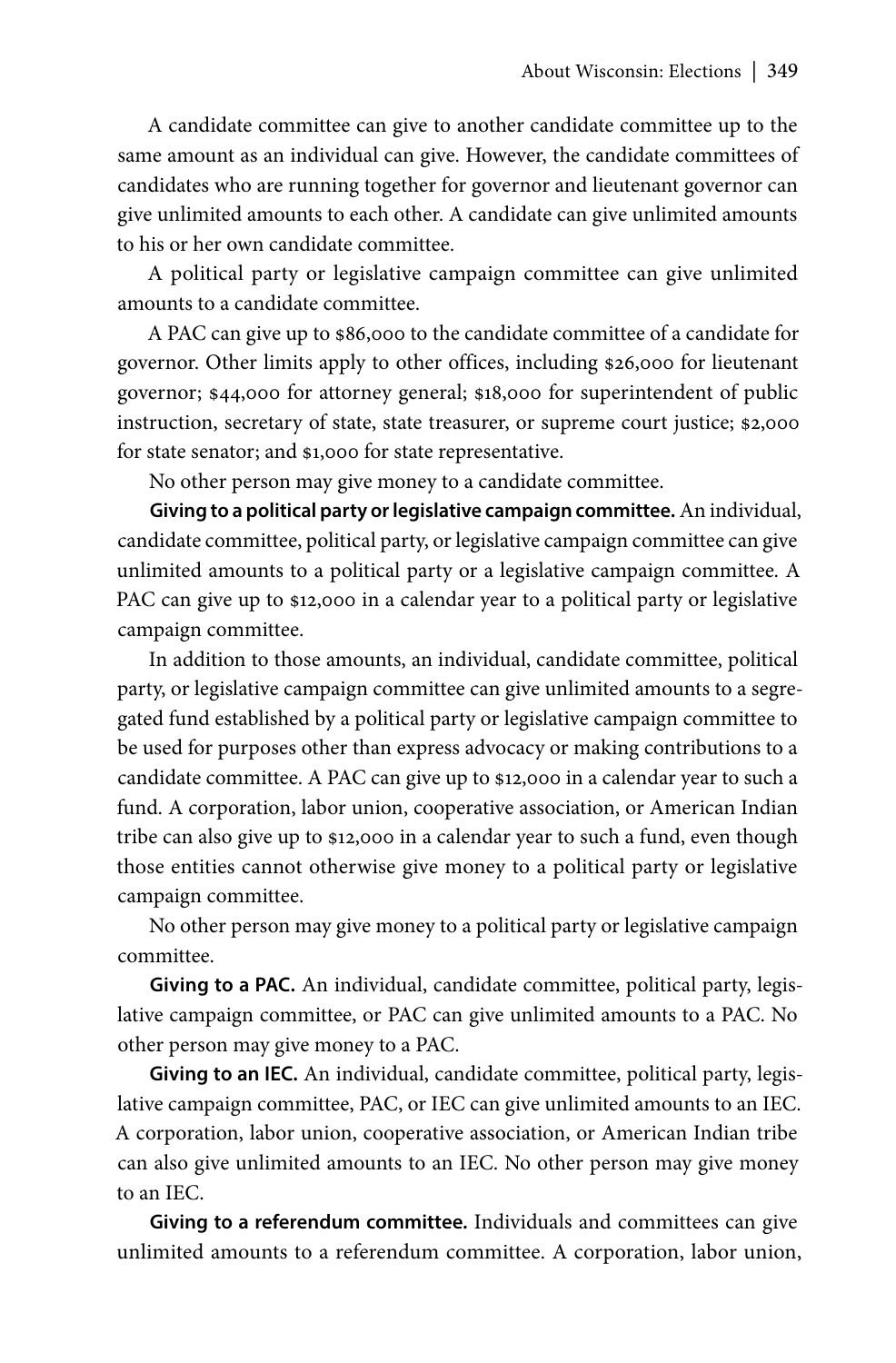cooperative association, or American Indian tribe can also give unlimited amounts to a referendum committee. No other person may give money to a referendum committee.

**Giving to a recall committee.** Individuals and committees other than IECs or referendum committees can give unlimited amounts to a recall committee. No other person may give money to a recall committee.

### **CAMPAIGN SPENDING LIMITS**

Committees, entities that are not committees, and individuals can generally spend unlimited amounts on campaigning that they do themselves. The exception is spending on express advocacy that is coordinated with a candidate, candidate committee, political party, or legislative campaign committee.<sup>17</sup> Spending of this kind is treated as a gift given to the candidate committee of the candidate who is benefitted by the express advocacy. As such, it is subject to the limits that apply to giving to a candidate committee.

### **CAMPAIGN SPENDING SPECIAL DISCLOSURE REQUIREMENTS**

Special disclosures are required for some kinds of campaign spending. These are the only disclosures that individuals and entities that are not committees must make about their campaign spending.<sup>18</sup> Committees, by contrast, must also report their campaign spending in the regular reports they file covering all of their financial activity.

**Specific reporting of certain communications.** If an individual, PAC, IEC, or entity that is not a committee spends \$2,500 or more to make express advocacy communications during the 60 days preceding a primary or election, the individual, PAC, IEC, or entity must report that spending to the Ethics Commission within 72 hours after the first \$2,500 has been spent and within 72 hours after any additional expenditure. Reports must specify the date, amount, recipient, and purpose of each expenditure, as well as the name of and office sought by any candidate who is the subject of the express advocacy. (However, these details are not required for the expenditures made prior to reaching the \$2,500 threshold.) The reports are made public within two days of their filing.

Candidate committees, political parties, and legislative campaign committees are not required to report these expenditures other than in their regular financial activity reports.

**Information required in certain communications.** If an individual, committee, or other entity spends money to make an express advocacy communication or to make a communication to influence the outcome of a recall effort, the individual, committee, or entity must include in the communication the phrase, "Paid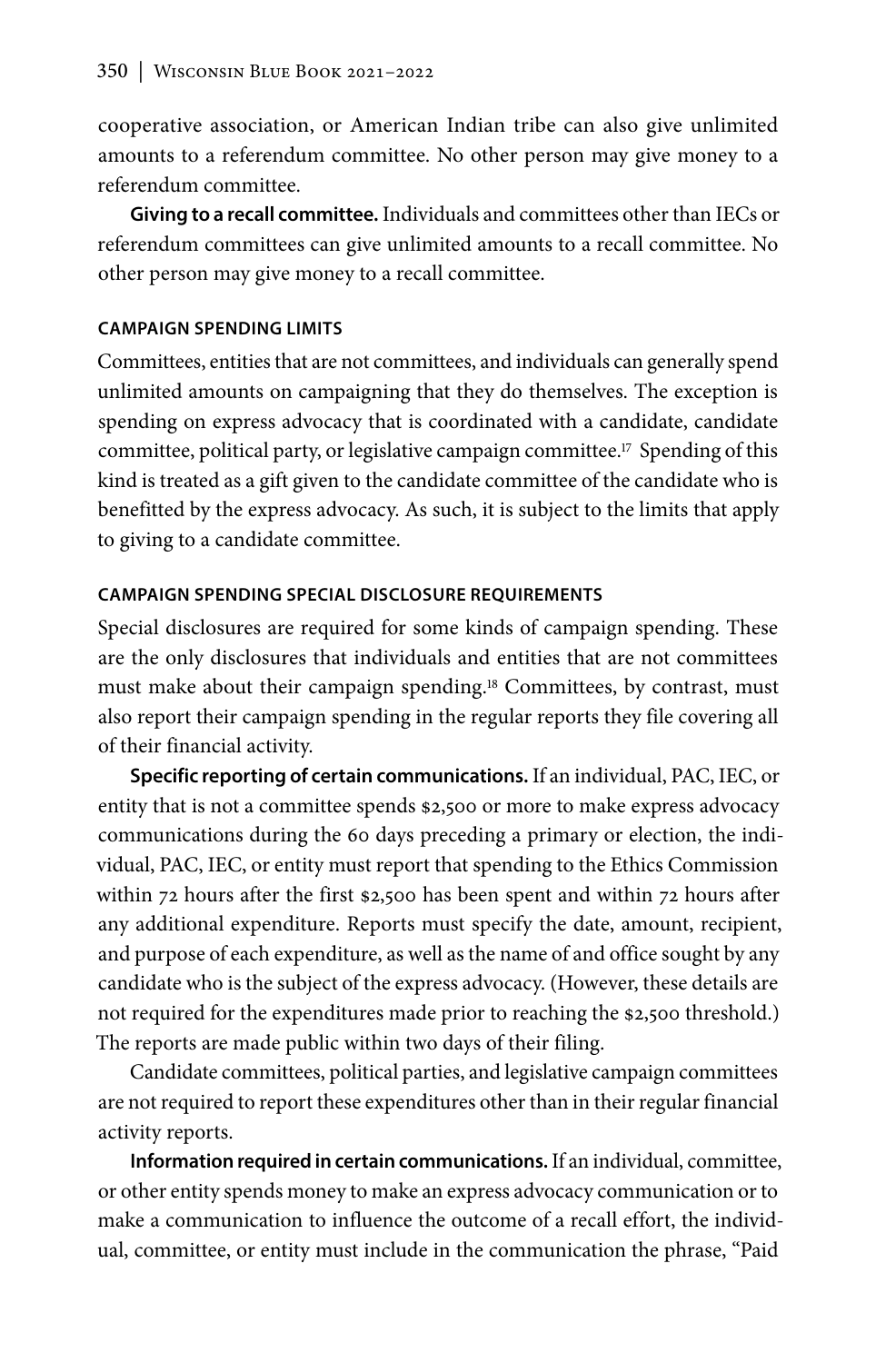for by," followed by the name of the individual, committee, or other entity.19 For individuals and entities that are not committees, this requirement applies only to a communication whose cost exceeds \$2,500.

### **NOTES**

1. An alternative mechanism exists by which an individual can qualify to be listed on the spring election ballot. A town or village (but no other type of governmental jurisdiction) can hold a special meeting called a "caucus" to select the individuals who will be the candidates at the spring election for the offices of the town or village. The caucus must be held on or between the January 2 and the January 21 preceding the spring election. The caucus is open to the public, but only the eligible voters of the town or village can participate. The caucus participants nominate one or more individuals to be the candidates for each office and vote, if the total number of nominated candidates for a particular office is more than two (or is more than twice the number of seats to be filled), to determine which ones will be the candidates. An individual who is selected at a caucus to be a candidate for a town or village office must subsequently file a declaration of candidacy in order to be listed on the spring election ballot.

2. To register via the electronic registration system, an individual must possess a current and valid Wisconsin driver's license or identification card. The system requires the individual to enter his or her name, address, and date of birth together with the number of the driver's license or identification card. If the system confirms that the individual's information matches the records of the state Department of Transportation pertaining to the driver's license or identification card, the system permits the individual to register by 1) filling out and submitting an electronic version of the registration form, 2) "signing" the form by authorizing the use of a copy of the signature that he or she provided when applying for the driver's license or identification card, and 3) using as proof of residence the number of his or her driver's license or identification card.

3. Military voters (members of a uniformed service who are residents of Wisconsin and their spouses and dependents who reside with or accompany them) and overseas voters (former Wisconsin residents who no longer reside in the U.S. but remain U.S. citizens) can obtain and cast a Wisconsin absentee ballot without providing proof of identification. Overseas voters are entitled to vote for offices in national government only (U.S. president, vice president, senator, and representative).

4. Some municipalities use electronic poll books as an alternative to creating paper copies of a poll list.

5. If an individual's name and address are not listed in the poll list or electronic poll book, the poll worker will determine whether the voter is at the wrong polling place or is at the correct polling place but not registered. In the one case, the poll worker will direct the voter to the correct polling place; in the other, the poll worker will tell the voter where to go so that the voter can register.

If an individual's name and address are listed in the poll list or the electronic poll book but a poll worker believes that the name on the proof of identification is not consistent with the name on the poll list or electronic poll book, or that a photograph on the proof of identification does not reasonably resemble the individual, the poll worker must challenge the individual as unqualified to vote. The individual must reply to the challenge under oath in order to obtain a ballot. If the poll worker does not withdraw the challenge, the individual must also take an oath that he or she is eligible to cast the ballot, and a poll worker must make a note in the poll list or electronic poll book and on the ballot before issuing it. The individual's votes will be considered valid unless the election officials responsible for counting the votes determine beyond a reasonable doubt, based on evidence presented, that the individual was not eligible to vote or was not properly registered.

If an individual's name and address are listed in the poll list or electronic poll book but the individual is unable or unwilling to present proof of identification, he or she is given an opportunity to cast a provisional ballot, rather than a regular ballot. The voter must sign a certification attesting that he or she is eligible to cast the ballot. The provisional ballot will not be counted unless the voter subsequently presents the proof of identification. The voter can return to the polling place to do this, until 8:00 p.m. when the polls close, or the voter can bring the proof of identification to the municipal clerk's office, until 4:00 p.m. on the Friday following the election.

6. Military and overseas voters are exempt from this requirement. (See note 3.)

7. If the voter requested the ballot by email or fax, the voter must also include in the second envelope a signed, printed copy of the request.

8. Another kind of entity, called a "conduit," is subject to similar requirements. Conduits do not spend money on campaigning themselves, nor do they give money to others to spend on campaigning. Rather, they hold money on behalf of givers and pass it on to a committee at the direction of those givers.

9. Express advocacy is communication that 1) uses words such as "vote for," "elect," "support," "vote against," "defeat," or "oppose" with reference to a clearly identified candidate and 2) unambiguously relates to the election or defeat of that candidate. Communication that refers to a candidate but that does not qualify as express advocacy